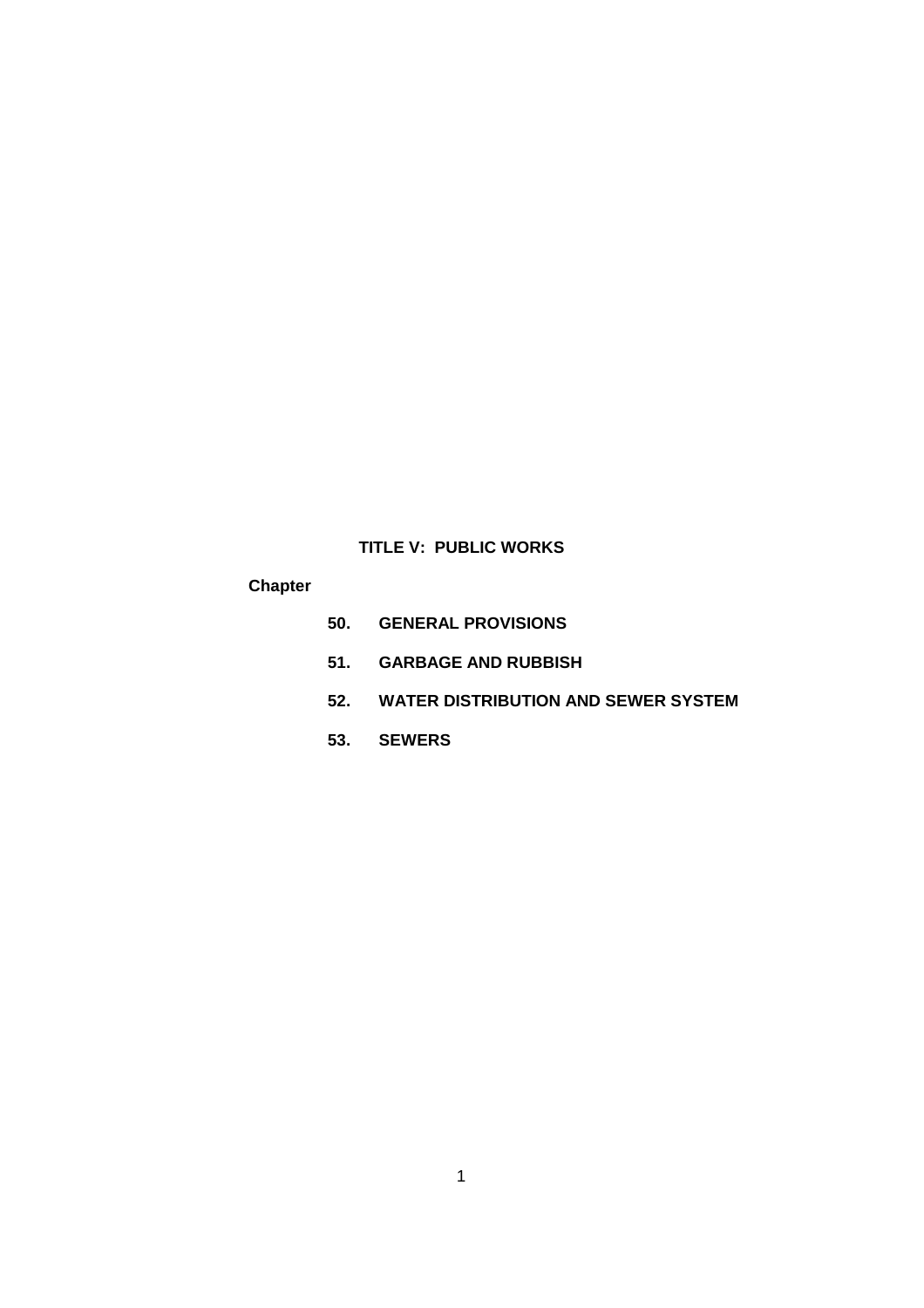#### **CHAPTER 50: GENERAL PROVISIONS**

Section (§)

## *General Provisions*

- 50.01 Arsenic abatement fee
- 50.02 Water meter mandate<br>50.03 Silt traps
- Silt traps
- 50.04 Cross connections
- 50.05 Sewer rates

### *Water and Sewer System Connection*

- 50.20 Generally; definitions
- 50.21 Application for service
- 50.22 Construction
- 50.23 Installation of service
- 50.24 Maintenance of service
- 50.25 Access to property
- 50.26 Fees
- 50.27 Annexation requirements
- 50.99 Penalty

### *GENERAL PROVISIONS*

### **§ 50.01 ARSENIC ABATEMENT FEE.**

(A) The City of Brown City hereby determines that it is in the best interests of the City to add the following fees to City utility bills in order to fund and maintain compliance with federal regulations related to arsenic abatement in the City's water supply:

(1) \$5 per month for residential customers and those commercial customers that employ less than 25 employees;

(2) \$10 per month for those commercial customers that employ 25 or more employees; and

(3) Fees shall not be charged to residential or commercial customers that are either not connected to the City water system or who have requested water service be discontinued in accordance with this title.

(B) The arsenic abatement fee will be assessed starting on 7-1-2005.

(C) This section shall take effect 30 days after adoption. (1997 Code, § 5701A) (Am. Ord. passed 4-25-2005)

### **§ 50.02 WATER METER MANDATE.**

(A) The City of Brown City hereby determines that it is in the best interests of the City for all business premises within the City to have water meters to more accurately measure the amount of water being used and to help the City better cover the costs of providing water.

(B) All existing Brown City business premises shall have the meters installed no later than 6-1-2005. All new business premises shall have meters installed prior to or no later than the first day of business.

(C) The City of Brown City shall provide, install, and maintain at its own cost 1 meter per business building. The City shall have discretion whether to pay for additional meters for an already metered building.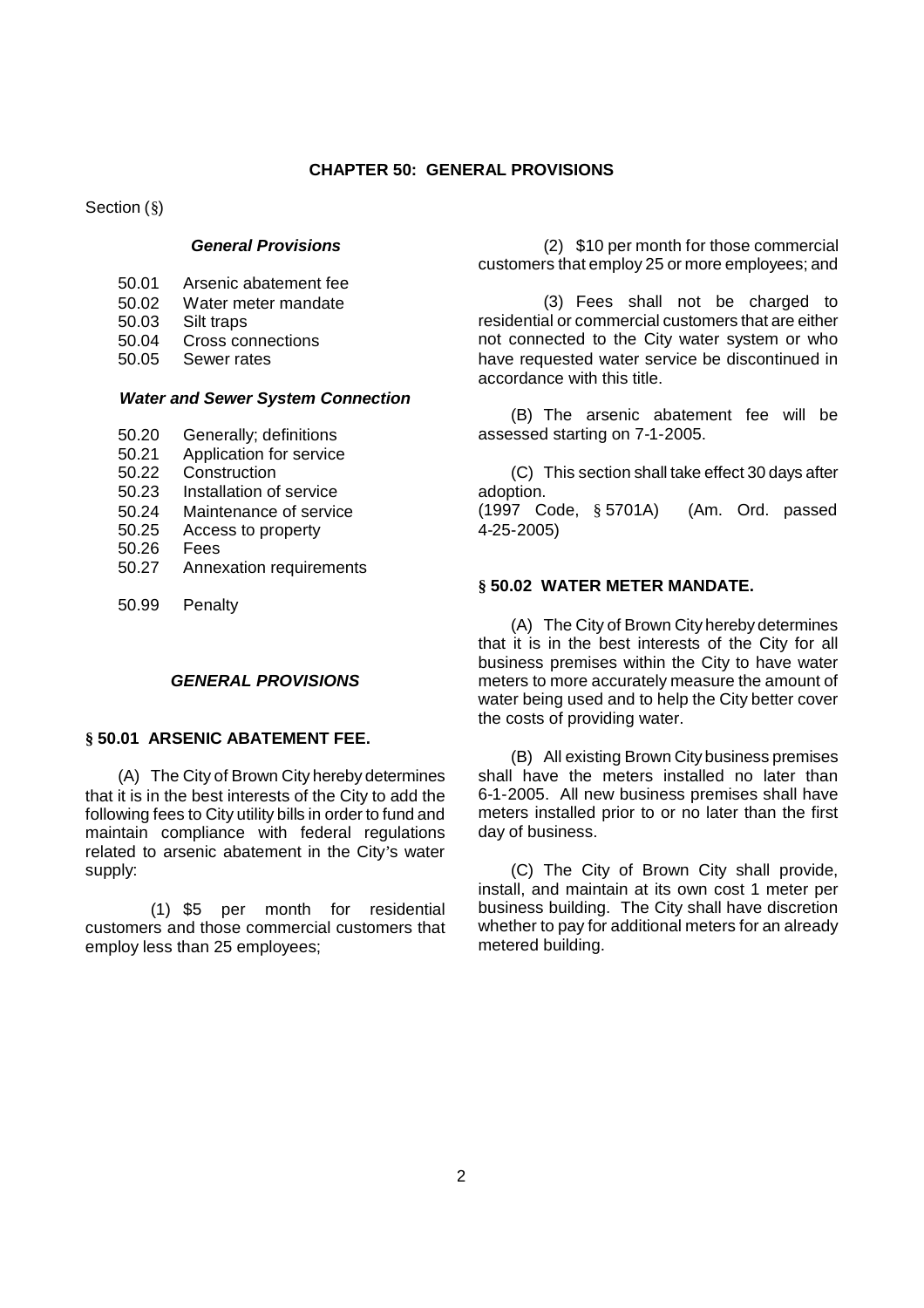(D) Should a person fail to abide by this section, the City shall have the right to enter upon the property and perform the necessary maintenance work to comply with this section and the expense of the maintenance shall be a lien upon the premises upon which the maintenance occurred and may be collected by special assessment to be levied thereon in the manner prescribed for the levying and collecting of special assessments in the City of Brown City.

(E) All new residential, business and industrial construction, except for outbuilding, after June 1, 2005 are required to install a water meter that meets city specifications.

(1997 Code, § 5801) (Ord. passed 11-22-2004) Penalty, see § 50.99

### **§ 50.03 SILT TRAPS.**

(A) All service stations, meat markets, slaughterhouses, repair shops and car washes, and any other persons, who by the nature of their business deposit refuse, silt, oil, and other materials into City sewers and drains, shall hereafter install a trap in which refuse, silt, oil, and other materials will be collected, and can be removed therefrom without the depositing of same into City sewers and drains. The installations to be made within 60 days of the effective date of this section.

(B) Other business or individuals not listed specifically in division (A), it will be at the discretion of the City Engineer to determine if silt traps will need to be installed at these premises. Within 21 days of the City Engineer's determination, any person disagreeing with it may appear before the City Council to ask for its review. Otherwise, the City Engineer's determination in such case shall be final.

(C) All persons shall be responsible for the cleaning and maintenance of their silt traps in such a manner as to prevent the refuse, silt, oil, and other materials from being deposited into City sewers and drains.

(D) After written notice to the occupier of the premises, the City Engineer may from time to time enter upon the premises in which the silt trap is maintained, for the purpose of inspecting the silt traps. In the event he or she shall find the silt trap to be full, clogged, or not in proper use, then the City Engineer shall order the occupier of premises to have the silt trap in working order within 3 days. Failure of the occupier of premises to do so will be a violation of this section.

(1997 Code, § 5501) Penalty, see § 50.99

### **§ 50.04 CROSS CONNECTIONS.**

(A) The City adopts by reference the Water Supply Cross Connection Rules of the Michigan Public Act 399 of 1976 being MCL 325.1005 and DEQ Administrative Rules R 325.11401 - R 325.11407.

(B) It shall be the duty of the DPW Supervisor to cause inspections to be made of all properties served by the public water supply where cross connections with the public water supply is deemed possible. The frequency of inspections and re-inspections, based on potential health hazards involved, shall be as established by the DPW Supervisor, and as approved by the Michigan Department of Environmental Quality.

(C) The DPW Supervisor or his or her representative shall have the right to enter, at any reasonable time, any property served by a connection to the public water supply system of the City, for the purpose of inspecting the piping system or systems thereof for cross connections. On request, the owner, lessees, or occupants of any property so served shall furnish to the inspection agency any pertinent information regarding the piping system or systems on the property. The refusal of access or the information, when requested, shall be deemed evidence of the presence of cross connections.

(D) The Water Department is hereby authorized and directed to discontinue water service, after reasonable notice, to any property wherein any connection in violation of this section exists, and to take the other precautionary measures deemed necessary to eliminate any danger of contamination of the public water supply system. Water service to the property shall not be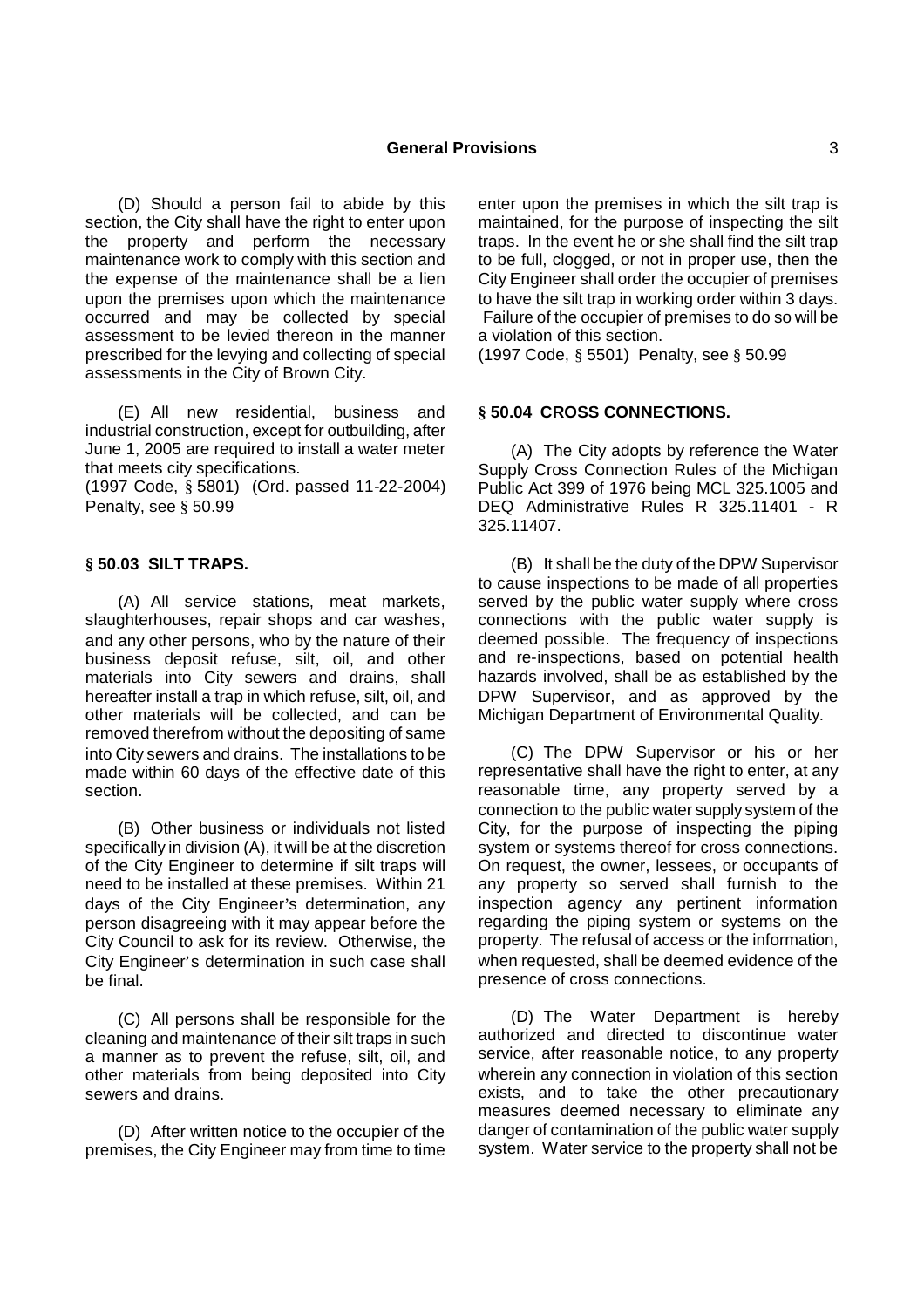restored, until the cross connection(s) has been eliminated, in compliance with the provisions of this section.

(E) The potable water supply made available on the properties served by the public water supply shall be protected from possible contamination, as specified by this section, and by the state and the City plumbing code. Any water outlet that could be used for potable or domestic purposes, and which is not supplied by the potable system, must be labeled in a conspicuous manner as:



(F) This section does not supercede the State Plumbing Code and the City codes, but is supplementary to them.

(1997 Code, § 5316) (Ord. passed 1-10-1977) Penalty, see § 50.99

## **§ 50.05 SEWER RATES.**

The rates to be charged for utilities furnished by the City shall be prescribed by the City Council from time to time.

(1997 Code, § 5315.1) Penalty, see § 50.99

## *WATER AND SEWER SYSTEM CONNECTION*

#### **§ 50.21 GENERALLY; DEFINITIONS.**

(A) *Generally.* When determined by the City that there exists adequate capacity to provide water and sewer services beyond the existing distribution system, these utilities may be extended if the following criteria are met.

(B) *Definitions.* For the purpose of this subchapter, the following definitions shall apply unless the context clearly indicates or requires a different meaning.

*CONNECTION.* Physically joining or connecting a main or mains, service lead, or service pipe to the existing water system or wastewater system.

*CONNECTION FEE.* Those monies charged a property owner for either the connection to the water or wastewater system. The *CONNECTION FEE* includes the cost of the connection and the shared cost of the system.

*REVENUES* and *NET REVENUES.* The meaning as defined in Public Act 94 of 1933, § 3, being MCL 141.101 - 141.138, as amended.

*SERVICE PIPE* or *SERVICE LEAD.* Any pipe which is installed for the purpose of connecting the water or sewer mains of the City to the individual premises where water conveyed therein is to be used or consumed or wastewater is removed.

*SEWER MAIN.* All that part of the wastewater distribution system which is located within the right-of-way lines of the several streets and alleys of the City or within easements on private property which is the property of the City or held and controlled by the City for the purpose of removing wastewater.

## *SEWER SYSTEM* or*SANITARY SEWER*

**SYSTEM.** The complete Wastewater Supply System of the City of Brown City, including all plants, works, instrumentalities, and properties used or useful in connection with obtaining a sewer service, the treatment of wastewater, and the distribution of wastewater, either now in existence, acquired pursuant to this subchapter, or hereafter acquired.

*THE WATER SYSTEM* or *WATER DISTRIBUTION SYSTEM.* The complete Water Supply System of the City of Brown City, including all plants, works, instrumentalities, and properties used or useful in connection with obtaining a water supply, the treatment of water, and the distribution of water, either now in existence, acquired pursuant to this subchapter, or hereafter acquired.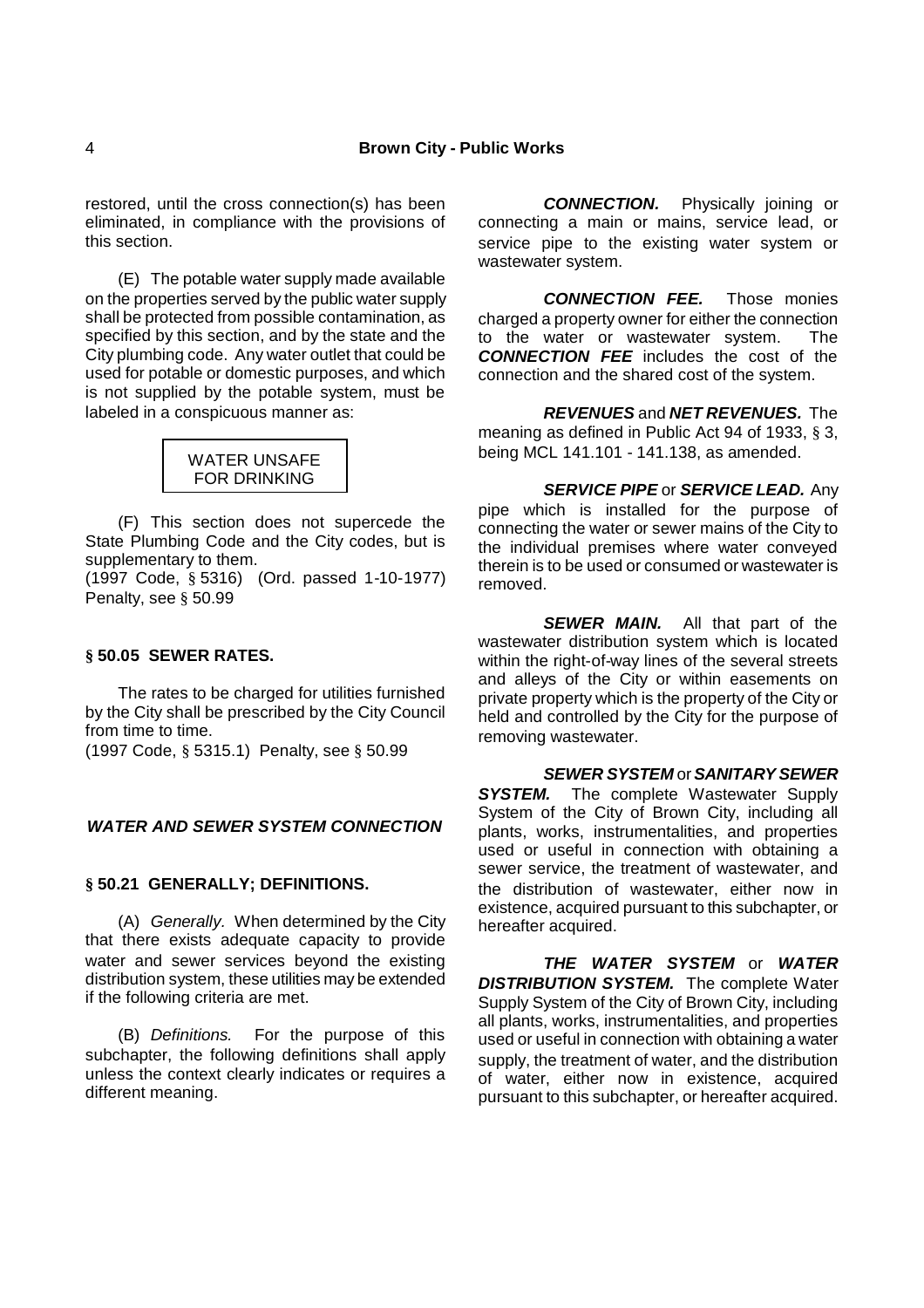*WATER MAIN.* All that part of the water distribution system which is located within the right-of-way lines of the several streets and alleys of the City or within easements on private property which is the property of the City or held and controlled by the City for the purpose of supplying water to the inhabitants thereof, or for the purpose of fighting fire within the City. (1997 Code, § 5701)

### **§ 50.21 APPLICATION FOR SERVICE.**

(A) When the installation of a service pipe or a connection to the City water and/or sewer system is desired, an application for a connection permit shall be made to the City on the forms as shall be prescribed by the City Manager. A nonrefundable \$100 application fee must be paid at the time a request form is submitted. A separate request form and fee must be submitted for each individual tax lot.

(B) After service pipes have been installed or connection to the City water and/or sewer system are made, service may be secured by making application to the City on the forms as shall be prescribed by the City Manager.

(C) An existing main/catch basin must be available with the required capacity to meet the requested need. The City may request the City Engineer evaluate the capacity of the water or sewer lines to ensure there is adequate capacity of the main prior to any approval. The applicant will be required to pay the associated engineering costs.

(D) The City Clerk shall maintain a record of all connection permits issued, and a record of all applications for water and sewer service. (1997 Code, § 5702) Penalty, see § 50.99

## **§ 50.22 CONSTRUCTION.**

(A) No main or distribution extensions should be required of the City to fill the request. If an applicant desires to extend utility mains they must agree to pay for that extension of the main. All extensions must comply with applicable ordinances, resolutions, and state law. Any cost for extensions of a main must be paid for in advance of construction.

(B) If any private property or the use thereof is necessary in extension of any public sewers, drains, or water mains within the City, the property owner shall grant an easement to the City in the manner prescribed by City ordinance and state law. However, the party requesting service shall be responsible for securing the easements. But in all cases where the Council shall deem it practicable, the sewers and drains and water mains shall be constructed in the public streets and grounds.

(C) Whenever it shall become necessary to provide sewage, drainage, or water mains for the City and for which a special assessment district is to be formed to pay all or a portion of the expense thereof, the DPW Supervisor shall cause a plan of the sewage, drainage, or water mains to be devised, and the district affected thereby, and shall present the same to the Council. The Council shall then instruct the City Attorney to draw up the necessary resolutions and procedure for forming the special assessment district.

(D) Provided that the Council forms a special assessment district for the purpose of defraying the cost of any sewer, drainage, or water main construction, and the City Council shall determine what portion of the construction cost of the sewer or water main shall be paid by the City, and the portion shall be paid from the general sewer or water fund, and the remainder of the cost shall be defrayed by special assessment upon all taxable lands and premises included within the main or special district as the case may be in proportion to the estimated benefits accruing to each parcel respectively for the construction of the sewer or water main. The assessments shall be made upon reference to any improvements or buildings upon the lands.

(1997 Code, § 5703) Penalty, see § 50.99

### **§ 50.23 INSTALLATION OF SERVICE.**

(A) The City shall not grant a connection permit at any time when in the judgment of the City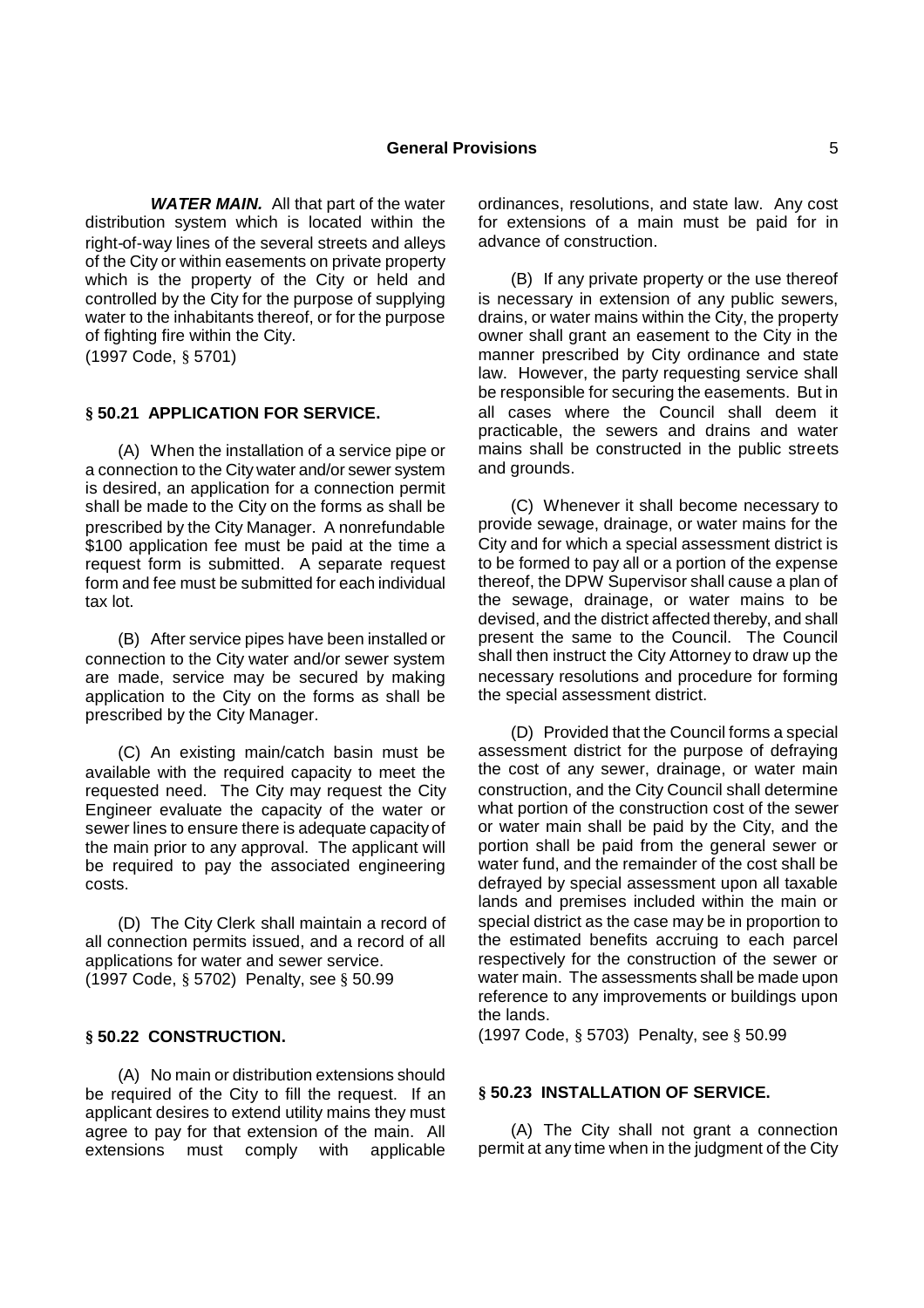Engineer or DPW Supervisor the making of connections will endanger the mains from the frost or other damage.

(B) All service connections to sewer and water mains must be made at the expense of the owner of the premises served. The work shall be performed only by the DPW or by a licensed plumber under the direction of the DPW Supervisor as determined by the City. The occupant or owner of the premises applying for a permit for the connection to a sewer or water main in the City of Brown City shall pay those fees set by resolution of the City Council from time to time following a public hearing thereon.

(C) All work performed in connection with supplying water service to any premises, including the installation of all fixtures within the premises, shall be done in accordance with the current Michigan Plumbing Code. All pipes, fittings, fixtures, and all other materials shall be in accordance with the specifications prescribed in the current Michigan Plumbing Code. All the work shall be subject to the inspection of the City Engineer and/or DPW Supervisor before use. (1997 Code, § 5704) Penalty, see § 50.99

## **§ 50.24 MAINTENANCE OF SERVICE.**

(A) The DPW Supervisor shall not turn on the water in any premises or permit the connection of any premises to a City sewer until all the conditions prescribed by this section and by the current Michigan Plumbing Code or ANSI, AWWA, and NFP 61 standards, as appropriate, have been met, nor until the application for service has been approved by the City indicating that all necessary fees and deposits have been made.

(B) No person shall turn on water to any premises or connect any premises to a City sewer except under the authority of the DPW Supervisor, except that any licensed plumber may temporarily turn on the water for the purpose of testing the pipes only.

(C) Every person having water or sewer service shall at his or her own cost and expense keep in repair all pipes and equipment, except the water meter, between the water main and the premises and between the City sewer and the premises. It is expressly stipulated that no claim may be made against the City on account of failure to keep the pipe or equipment in repair. The DPW Supervisor is authorized to turn off the water from any premises upon failure to make necessary repairs as required by the City Engineer or DPW Supervisor.

(D) The City reserves the right to shut off the water or sewer services from any premises at any time because of accident or for the purpose of making repairs or extensions. The DPW shall endeavor to give timely notice to the consumers affected thereby and shall, so far as practical, use its best efforts to prevent inconvenience and damage arising from any such cause, but the failure to give the notice shall not render the City responsible or liable in damages for any inconvenience, injury, or loss which may result therefrom.

(1997 Code, § 5705) Penalty, see § 50.99

## **§ 50.25 ACCESS TO PROPERTY.**

(A) The DPW Supervisor, or through his or her authorized representatives, shall have free access at all reasonable hours to inspect any premises supplied with water or sewer service and the fact that the owner or occupant of the premises accepts and uses water or sewer service supplied by the City shall constitute a consent to the making of the inspection.

(B) In case any authorized representative of the DPW Supervisor is refused admittance to any premises using City water or sewer service, or in any way hindered in making any necessary inspection or examination, the water or sewer service may be turned off from the premises, after giving 24-hours' notice to the owner or occupant thereof.

(1997 Code, § 5706)

#### **§ 50.26 FEES.**

(A) The requesting party agrees to pay current connection and service/billing fees per City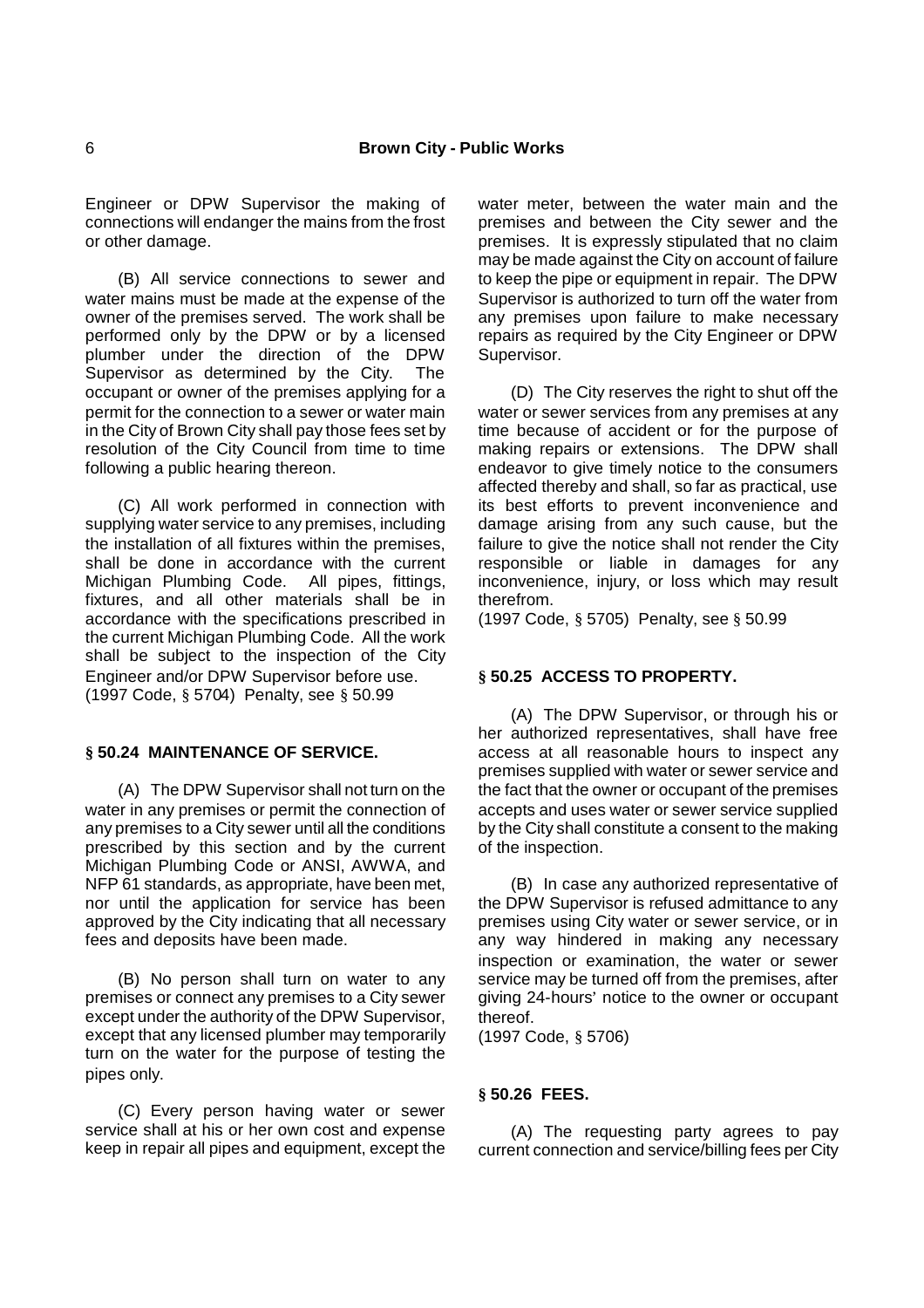ordinance/resolution. And all fees must be paid prior to connecting to the system.

(B) If the property of the requesting party is outside the City limits, the owner shall agree to pay double the current connection and service/billing

#### **§ 50.27 ANNEXATION REQUIREMENTS.**

The City Council shall require that a request for connection to a main or service lead be accompanied by an agreement/application by the property owner for the property to become part of the City through annexation. The connection to the main or service lead shall not be installed until the annexation is approved.

(1997 Code, § 5708) Penalty, see § 50.99

#### **§ 50.99 PENALTY.**

(A) Any person violating any provision of this chapter for which no penalty is prescribed shall be subject to § 10.99.

(B) Any person or customer found guilty of violating any of the provisions of § 50.04, or any written order of the City Council in pursuance thereof, shall be deemed guilty of a misdemeanor and, upon conviction thereof, shall be punished by a fine of not more than \$100, and costs of prosecution, or imprisonment for not more than 90 days, or by both fine and imprisonment. Each day upon which a violation of the provisions of § 50.04 shall occur shall be deemed a separate and additional violation for the purpose of § 50.04. (1997 Code, § 5316) (Ord. passed 1-10-1977)

fees per City ordinance/resolution. And all fees must be paid prior to connecting to the system. Nonresidents billing periods and forms will be the same as for residents.

(1997 Code, § 5707) Penalty, see § 50.99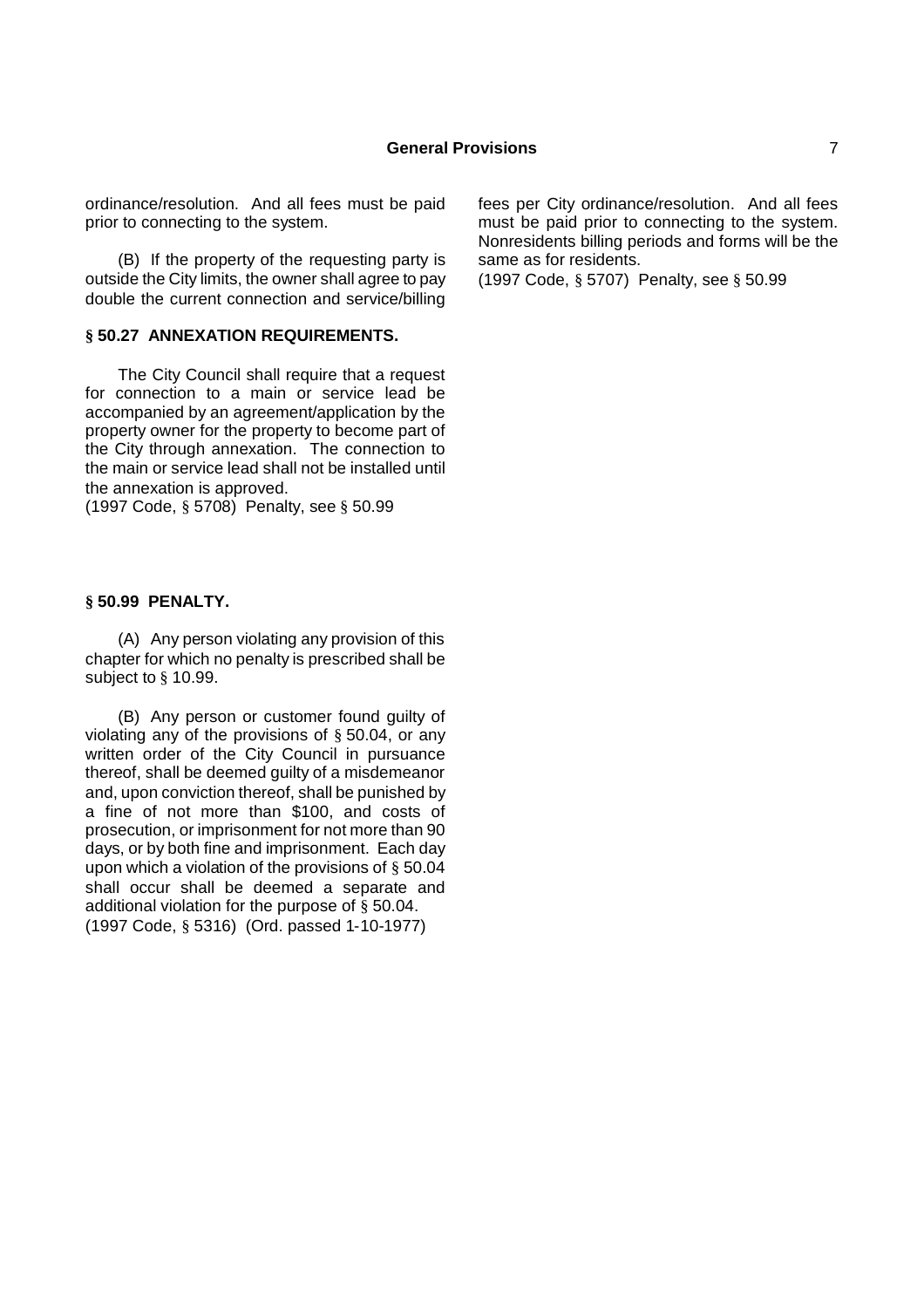### **CHAPTER 51: GARBAGE AND RUBBISH**

**Section** 

- 51.01 Definitions
- 51.02 Collection and fees
- 51.03 Charges
- 51.04 Burning
- 51.05 Litter
- 51.06 Enforcement
- 51.99 Penalty

#### **§ 51.01 DEFINITIONS.**

For the purpose of this chapter, the following definitions shall apply unless the context clearly indicates or requires a different meaning.

**BURNING.** Commencing a fire on the ground out of doors, or in any receptacle of any kind, for the purpose of burning paper, garbage, litter, rubbish, or refuse, excluding the burning of indoor incinerators, fireplaces, stoves, furnaces or barbecues, indoors or outdoors.

*CITY.* The City of Brown City.

*CLERK.* The City Clerk.

*COMMERCIAL, INDUSTRIAL, AND RESIDENTIAL DISTRICTS.* Those so defined by the Zoning Ordinance of the City.

*GARBAGE.* Animal, fruit, and vegetable waste material resulting from the handling, preparation, cooking, and consumption of foods in kitchens, stores, markets, hotels, restaurants, and other places where food is stored, cooked, or consumed, and the containers, tin cans, and the like, therefrom.

*HAZARDOUS REFUSE.* Explosives, chemicals, radioactive materials, highly inflammable material, and any material that is dangerous and would result in serious hazards, including poisons of all forms.

*LITTER.* Garbage, refuse, rubbish as defined herein, and other waste materials, bottles, cigarette and candy wrappers, or other forms of paper, if thrown or deposited as herein prohibited, that tends to create a danger to the public health, safety, and welfare, and to detract from the appearance of the various properties, streets, alleys, or public places in the City.

**PAPER.** Newspapers, paper, cardboard boxes, bags, and other materials that are made out of *PAPER* and are 90% combustible and burnable, and which burn with a minimum of smoke and odor.

**PERSON.** Any individual, firm, co-partnership, or corporation.

**PRIVATE PREMISES.** Any lot or parcel of land owned or occupied by any person, whether or not improved, or any dwelling house, building, or other structure, whether inhabited or temporarily or continuously uninhabited or vacant, including any yard grounds, walk, gravel, porch, steps, vestibule, or mailbox belonging or appurtenant to any dwelling house, building, or structure erected thereon.

**PUBLIC PLACE.** Any and all streets, sidewalks, boulevards, alleys, or other public ways and all public squares, spaces, grounds, and buildings.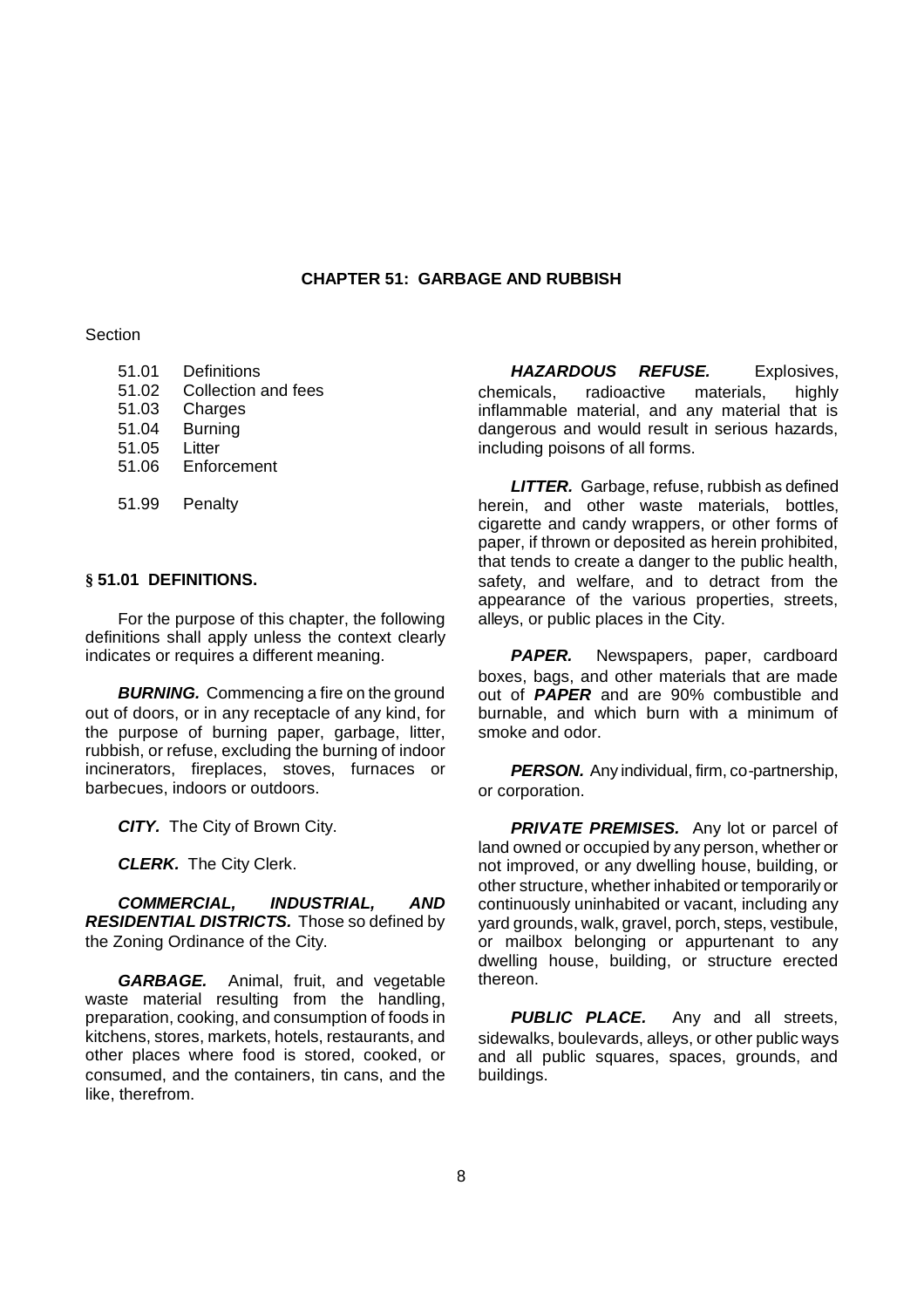*REFUSE.* Non-burnable material or materials with a low combustible rate, yard clippings, wood, broken tools, implements, and various materials accumulated by householders that have worn out, become outdated, and been disposed of, including ashes, cement, dead stumps, trees, and limbs.

*RUBBISH.* All waste and combustible material that is at least 95% combustible and burnable, except for garbage and paper. (1997 Code, § 6801)

## **§ 51.02 COLLECTION AND FEES.**

(A) (1) From and after 1-30-1974, the City, through its City Council, may license, for a period not to exceed 3 years at a time, 1 or more persons, firms, or corporations to take, carry away and dispose of all garbage and other refuse matter from houses and other buildings in the City.

(2) No person shall take or convey through the streets any garbage or other refuse matter without a license.

(3) The license shall be issued by the City Clerk, upon direction of the City Council and payment of a fee of \$10 per year in advance by the licensee.

(4) The persons, firms, or corporations licensed to haul garbage shall receive no compensation from the City, and shall furnish at all times a performance bond, in the form, manner and amount as the City Council shall direct.

(5) However, the persons, firms, or corporations licensed shall be responsible for picking up of garbage, refuse, and rubbish in the City in accordance with the provisions hereinafter set forth.

(6) There will be a pickup of residential garbage at least once a week.

(7) Residents will be informed of the time and place to set garbage cans for pickup.

(8) Garbage cans will be a can, either metal, plastic, or other approved material, not in excess of 20 gallons in capacity, with a closed tight cover thereon, and in sufficient condition to keep the garbage securely contained therein.

(9) When full or otherwise, no can of garbage shall weigh in excess of 60 pounds.

(10) All residents shall place their garbage in paper or plastic bags, or wrap the same in paper, prior to placing it in the garbage can.

(11) No garbage cans shall be stored on the streets, alleys, sidewalks, or other public places, except for a period of 24 hours prior to pickup thereof.

(B) (1) The City, or the persons, firms, or corporations as the City may designate, shall pick up rubbish and refuse of the citizens at least once a month.

(2) All rubbish and refuse shall be separated and shall be placed in containers, piled and bundled, or placed for pickup in such a manner and such a size that it shall be capable of being loaded into a packer-type truck.

(3) Any residents having questions thereon may consult with the garbage pickup crew or the City for instructions as to size and manner or for preparing rubbish or refuse.

(C) (1) All hazardous refuse shall be separately contained and marked as such.

(2) All commercial establishments will be contacted, whereby a schedule of time, and frequency of pickup of garbage, rubbish, or refuse to meet the requirements of each individual commercial establishment will be agreed upon, between the commercial establishment and the persons, firms or corporations as the City may designate.

(3) Commercial establishments shall not be required to wrap their garbage or place the same in paper bags, but shall be required to meet all other requirements of residential owners in the size and caliber of garbage can.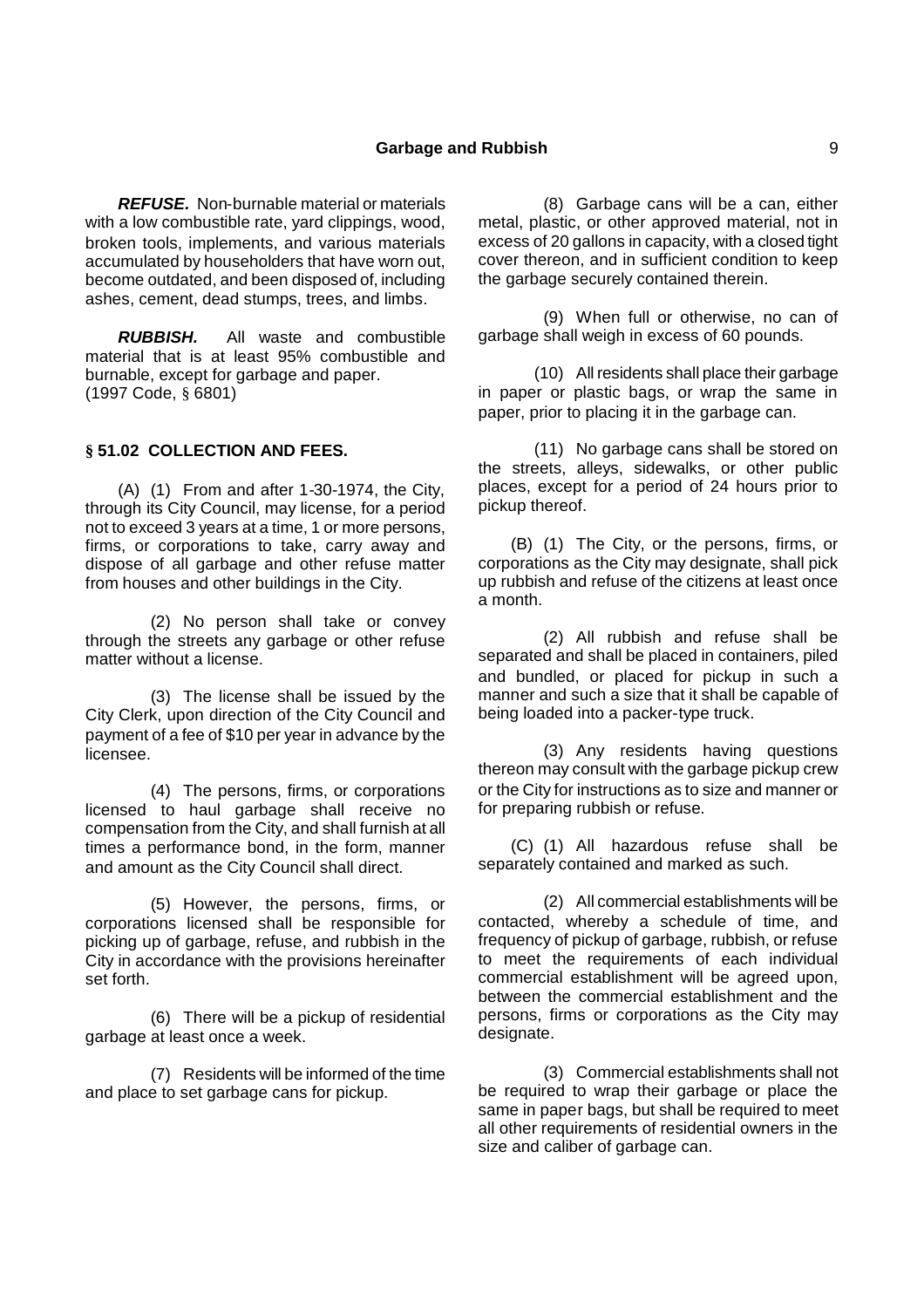(4) All cardboard boxes, containers, wood and papers, shipping crates and pallets shall be broken down, flattened, and packed in a manner to allow convenient loading into a packer-type truck.

(D) (1) The City may place an official tag, with the caption "CONDEMNED" and the date of condemnation, on any container that it determines to be badly broken or so faulty as to constitute an unsanitary condition.

(2) Once a container is condemned, it may be classified rubbish and collected as such at any time after 3 days from date of condemnation.

(3) The City Clerk may also, by use of appropriate cardboard tags, notify property owners of other violations of City ordinances or rules and regulations.

(4) All refuse, rubbish, and garbage containers shall be watertight, and stored in such a place that, at the time of pickup, they are not saturated with water, snow, or other liquids that make the picking up thereof difficult or unpleasant.

(E) It shall be unlawful for any person other than the owner or occupant, his or her employees or agents, or the persons, firms, or corporations as the City Council shall designate, to tamper or meddle with any garbage container, bundle or bushel basket, or to remove the contents thereof from the location of where the same shall have been properly placed pending collection.

(F) It shall be the duty of every person occupying or controlling any lot, building, or structure of any kind, or any portion thereof, including apartments, to remove, or cause to be removed therefrom, before vacating the same, all refuse, garbage, rubbish, or litter.

(G) (1) There shall be no duty upon the City to pick up industrial waste or garbage.

(2) This shall not be deemed to prohibit persons, firms, or corporations as the City Council shall designate from picking up the industrial waste or garbage from any plant, upon the signing of a satisfactory agreement between the industry and the persons, firms, or corporations as the City Council may designate.

(H) It shall be unlawful and a violation of this chapter for any person to take garbage or refuse from 1 private premises to another private premises or to a public place, for the purpose of having the garbage or refuse picked up and to avoid paying a charge therefor.

(I) It shall be unlawful for any person to bring garbage or refuse from outside the City, for the purpose of having it picked up at a private premises or public place within the City. (1997 Code, § 6802) Penalty, see § 51.99

## **§ 51.03 CHARGES.**

(A) Under this chapter, charges for garbage, refuse, rubbish, or litter pick up may be billed in a manner the Council shall deem fit.

(B) Any charges unpaid and past due in excess of 60 days shall incur a penalty of 10%.

(C) An additional charge of 1% per month of the unpaid sum shall be made.

(D) Under this chapter, any charges that are delinquent in excess of 60 days on March 1 of any year may be returned as unpaid taxes, which shall become a lien on the land and premises furnished for the garbage pick up.

(E) The following rates shall be in effect for the services hereinbefore set forth, and may be adjusted from time to time by the City Council.

(F) Except as hereinafter set forth, garbage and refuse pick up for residential customers, \$6.60 per quarter.

(G) Multi-family dwellings shall pay 1 residential charge for each apartment or each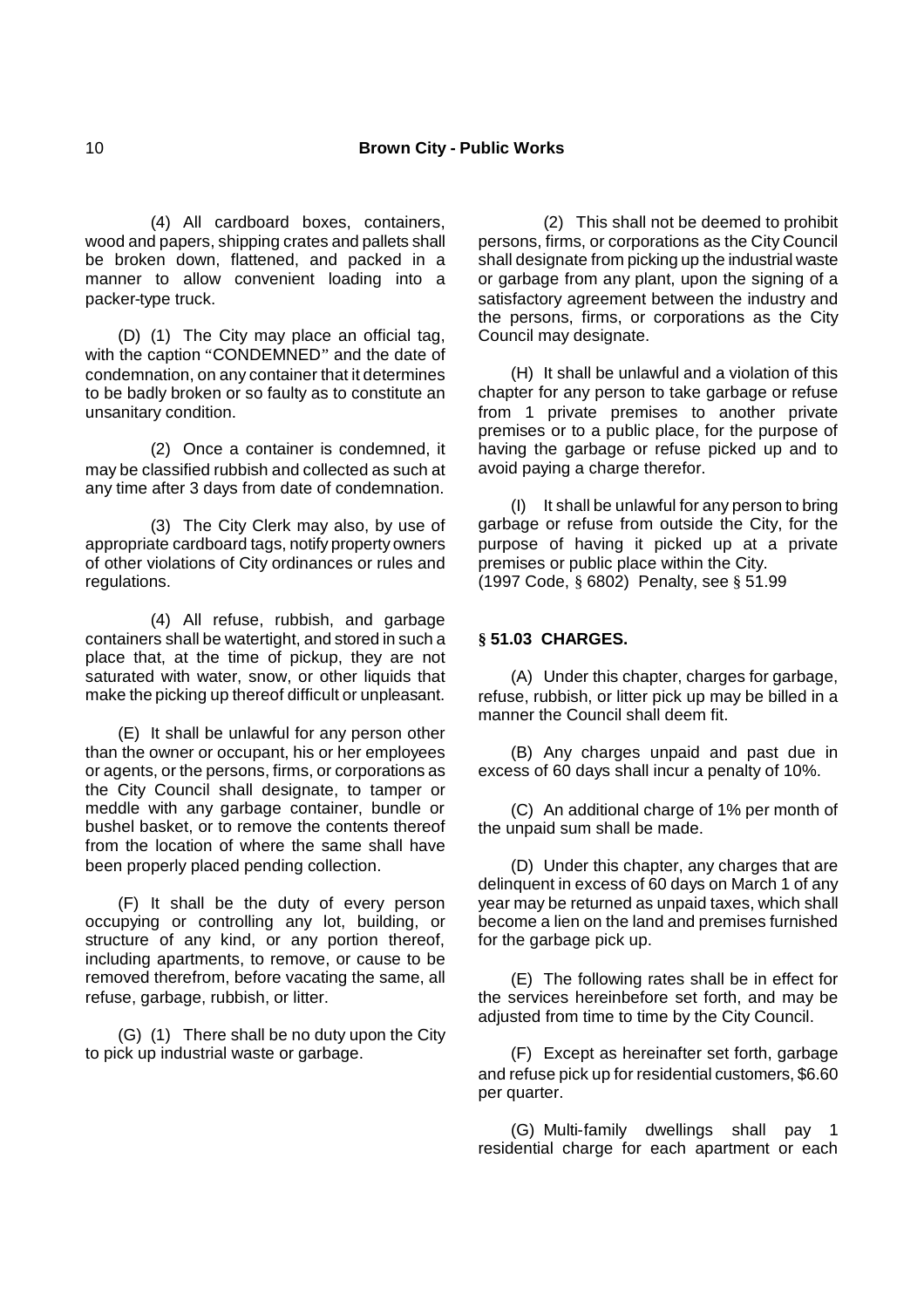family living in the dwelling.

(H) Senior citizens, as defined under the general state tax law, shall pay \$3 per family per quarter.

(I) Garbage and refuse pick up for professional and commercial establishments not having in excess of 1 can of garbage or rubbish per week: \$7.50 per quarter.

(J) All charges for commercial and/or industrial establishments with more than 1 container per week shall be based upon amount, with the same charge for each establishment using an equal amount.

(K) The amount shall be negotiated between the establishments and the persons, firms, or corporations as the City Council may designate, based upon the amount and frequency of pick up. (1997 Code, § 6803)

#### **§ 51.04 BURNING.**

(A) (1) The commercial area in the City is hereby declared to be a fire district from and after 1-30-1974.

(2) There shall be no burning of any type in the commercial district, except in indoor incinerators, fireplaces, and furnaces.

(3) It shall be unlawful to burn garbage, refuse, litter, or rubbish or any other material that tends to create an offensive odor or smoke within the City.

(4) This shall not be construed to prohibit the operation of furnaces or fireplaces with the type of fuel intended therefor.

(B) It shall be unlawful for any persons to do any outside burning within the City in the industrial area.

(C) (1) It shall be unlawful for any persons to do any burning within the City in the residential area, except by special permit, which may be obtained by application from the City Clerk.

(2) Any fees therefor will be set from time to time by resolution of the Council.

(D) (1) The persons, firms, or corporations as the City Council shall designate are hereby authorized to pick up as rubbish any containers used for burning in a commercial or industrial area.

(2) It shall be unlawful in any area, residential and/or commercial, to store or accumulate junk, trash, rubbish, or refuse of any kind in such a manner as to cause blight to exist, which would result in an undesirable neighborhood; provided this shall not be construed to prohibit the placing of the trash, rubbish, junk, or refuse in the proper place as designated by the City Clerk, or the persons, firms, or corporations as the City Council shall designate, for pick up thereof, for a period not to exceed 48 hours prior to the pickup.

(3) All trash, rubbish, junk, or refuse shall be neatly stored away from the public view, preferably inside of a building at all other times, except the same may be placed at the designated spot for pickup for a period of 48 hours while it is awaiting the pickup.

(4) It shall be unlawful to store junk automobiles upon any property, public or private, except in a completely enclosed building.

(5) For the purpose of this chapter, the term *JUNK AUTOMOBILE* shall include any motor vehicle that is not currently licensed for use upon the highways of the state. It shall also include any motor vehicle, whether currently licensed or not, that is left in a public place for a period in excess of 30 days, and is not moved by the owner or his or her agent within the 30-day period.

(1997 Code, § 6804) Penalty, see § 51.99

#### **§ 51.05 LITTER.**

(A) (1) No person shall throw or deposit litter in or upon any street, sidewalk, or other public place within the City, except in public receptacles or in authorized private receptacles.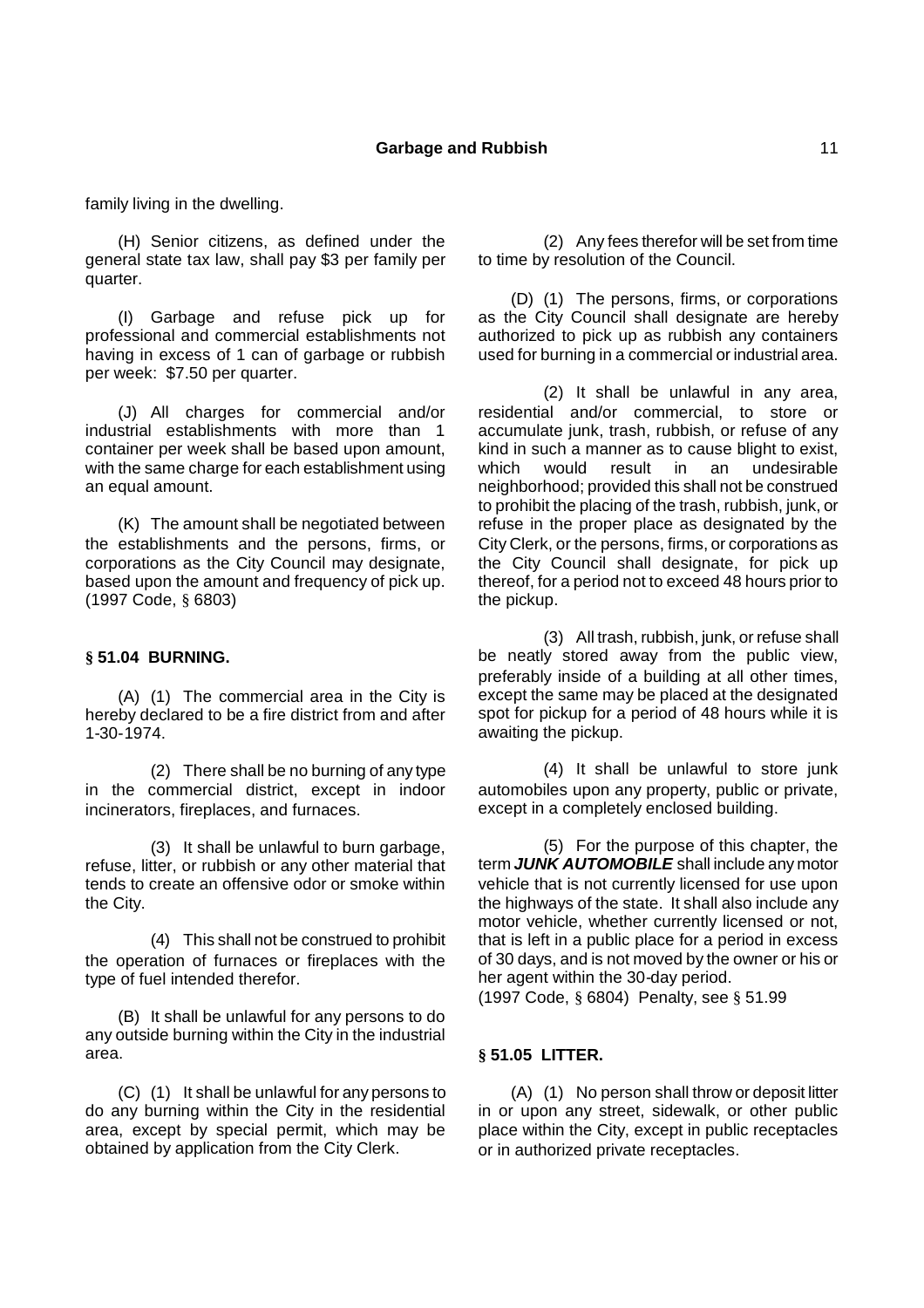(2) Persons placing litter in public receptacles or in authorized private receptacles shall do so in such a manner as to prevent it from being carried or deposited by the elements upon any public or private property.

(B) (1) The owner or person in control of any private premises shall at all times maintain the premises free of litter, provided, however, that this section shall not prohibit the storage of litter in authorized private receptacles for collection.

(2) The owners or persons in control of any private premises shall at all times maintain the premises free of noxious weeds and grasses, unsafe trees, or limbs.

(3) All owners are required to cut weeds and grasses on vacant lots or other premises prior to the same going to seed.

(1997 Code, § 6805) Penalty, see § 51.99

### **§ 51.06 ENFORCEMENT.**

(A) Any person may make a complaint to the City Clerk for the violation of any provision of this chapter, relative to blight, litter, storage of junk, refuse, and rubbish, storage of junk motor vehicles or improper burning.

(B) The City Manager may have the police investigate the same.

Any person, firm, or corporation who violates any provision of this chapter, or any amendment thereof, including the owner, possessor, or occupier of any premises within the City who allows or suffers the violation upon the premises, is "responsible" for having committed a municipal civil infraction, as provided for in Public Acts 12, 17 and 19 of 1994 being MCL 600.8701 et seq., 117.41, 117.29 and 89.2; the violation is punishable by a civil fine of \$50 for a first violation, \$100 for a second violation, and \$150 for a third violation. The City Council may hereafter modify, change, increase, or decrease the civil fines set forth above, by the adoption of a resolution to that effect as provided by law and this chapter. In addition, costs of the action may be taxed and

(C) If it is deemed that the complaint is justified, they shall mail a notice certified mail to the owner or occupant in charge of the premises, at his or her last known address, giving him or her 10 days to cease the activity or remove the blight, trash, junk motor vehicles, or litter.

(D) If the owner or person in charge of any premises notified to abate the nuisance shall fail to do so within the 10-day period, then the City Clerk, or the persons, firms, or corporations as the City Council shall designate, shall enter upon the private premises and abate the condition, by removing the litter, rubbish, junk motor vehicle, trash or blight, and cleaning the private premises.

(E) The cost of abating the conditions, plus additional cost of 15% for overhead and other expenses, shall constitute a lien against the private premises that shall be charged to the occupant or owner thereof as the case may be.

(F) If the charge is not paid within 60 days after the bill for the charges is rendered, the charge may be collected as a single assessment against the premises, in the manner provided by law or any manner authorized for the collection of debts owed the City. (1997 Code, § 6806)

### **§ 51.99 PENALTY.**

imposed against the defendant. Costs are not limited to costs taxable in ordinary civil actions and may include all expenses, direct or indirect, to which the plaintiff (the City or other enforcing municipality, agency, or other entity) has been put in connection with the municipal civil infraction, up to entry of judgment. In addition, any sanctions, writ, other court order, or other post judgment remedy, as provided by law, necessary to enforce this chapter and correct or abate a violation, or necessary to enforce any orders and determinations of the court, judge, or district court magistrate, including civil contempt proceedings, may be issued as appropriate and as provided for by law, including but not limited to the imposition of liens against real estate interests, seizure of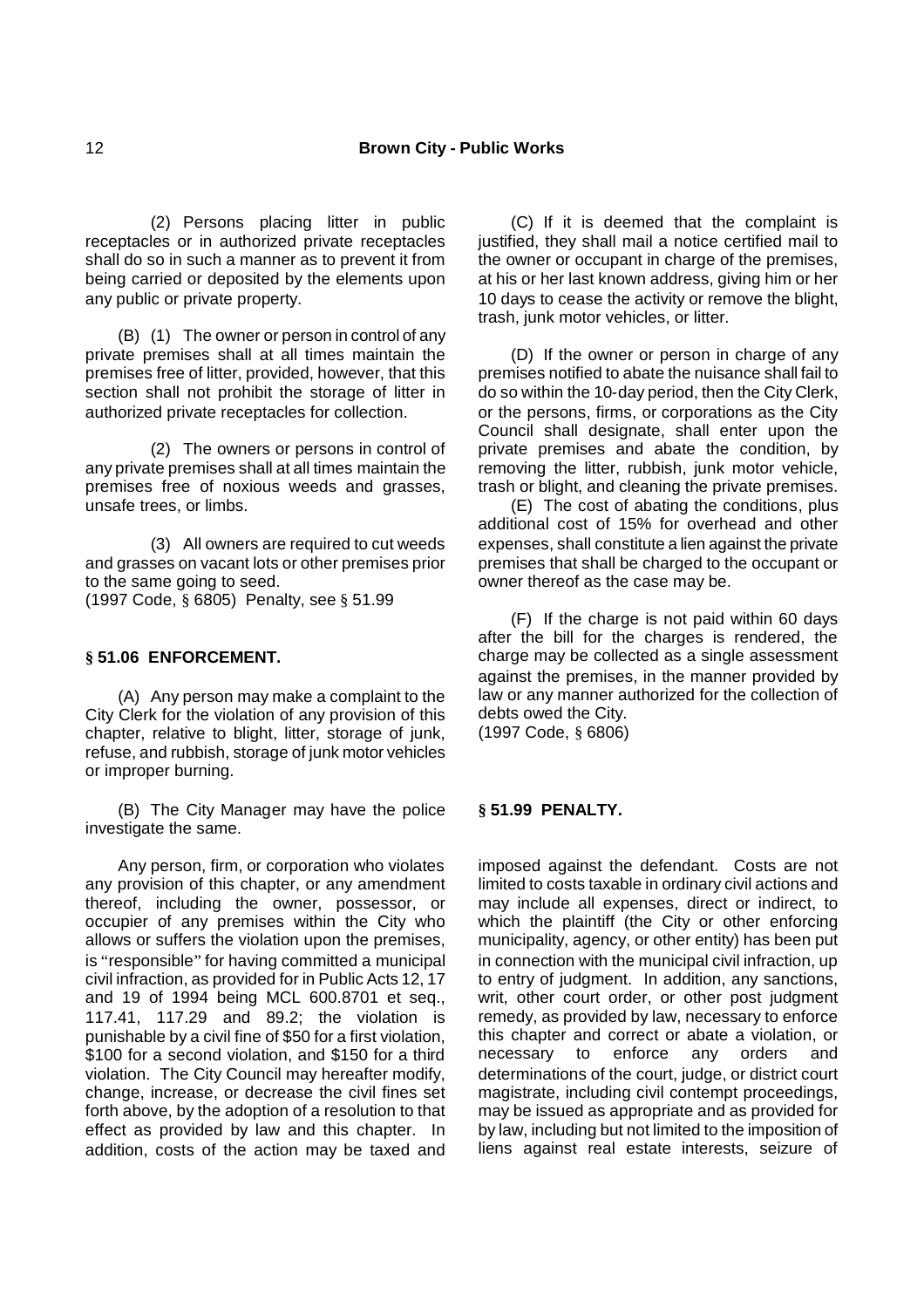property, attachment and garnishment and including post judgment enforcement costs and expenses as provided for by law, including any other enforcement authority set forth in any ordinance. This chapter is enforceable by the judge or magistrate, and by the City or other enforcing agency or entity to the fullest extent as provided by law relative to violations of municipal The enumeration of certain powers and remedies within this section is not intended to restrict any enforcement authority or remedy or sanction provided for by law, specifically including Public Acts 12, 17, and 19 of 1994 being MCL 600.8701 et seq., 117.41, 117.29 and 89.2. Provided further, however, a violation of this chapter is not a misdemeanor and shall not be considered a lesser included offense of any criminal offense. Each day that a violation continues constitutes a separate and independent violation and is subject to the penalties provided for herein for each such violation. A violation of this chapter is hereby declared to be a public nuisance per se. The municipal civil infraction notice or citation may be served personally or as otherwise provided by law and if the violation involves the use, condition, or occupancy of land or of a structure, the notice or citation may be posted upon the premises or attached to the structure at issue, with a copy sent by first -class mail to the owner at his or her last known address, and/or the owner and address as disclosed by the City tax rolls. Failure to appear or respond to any notice and/or citations relative to a municipal civil infraction shall be subject to the penalty as is otherwise provided by law. (1997 Code, § 1105A)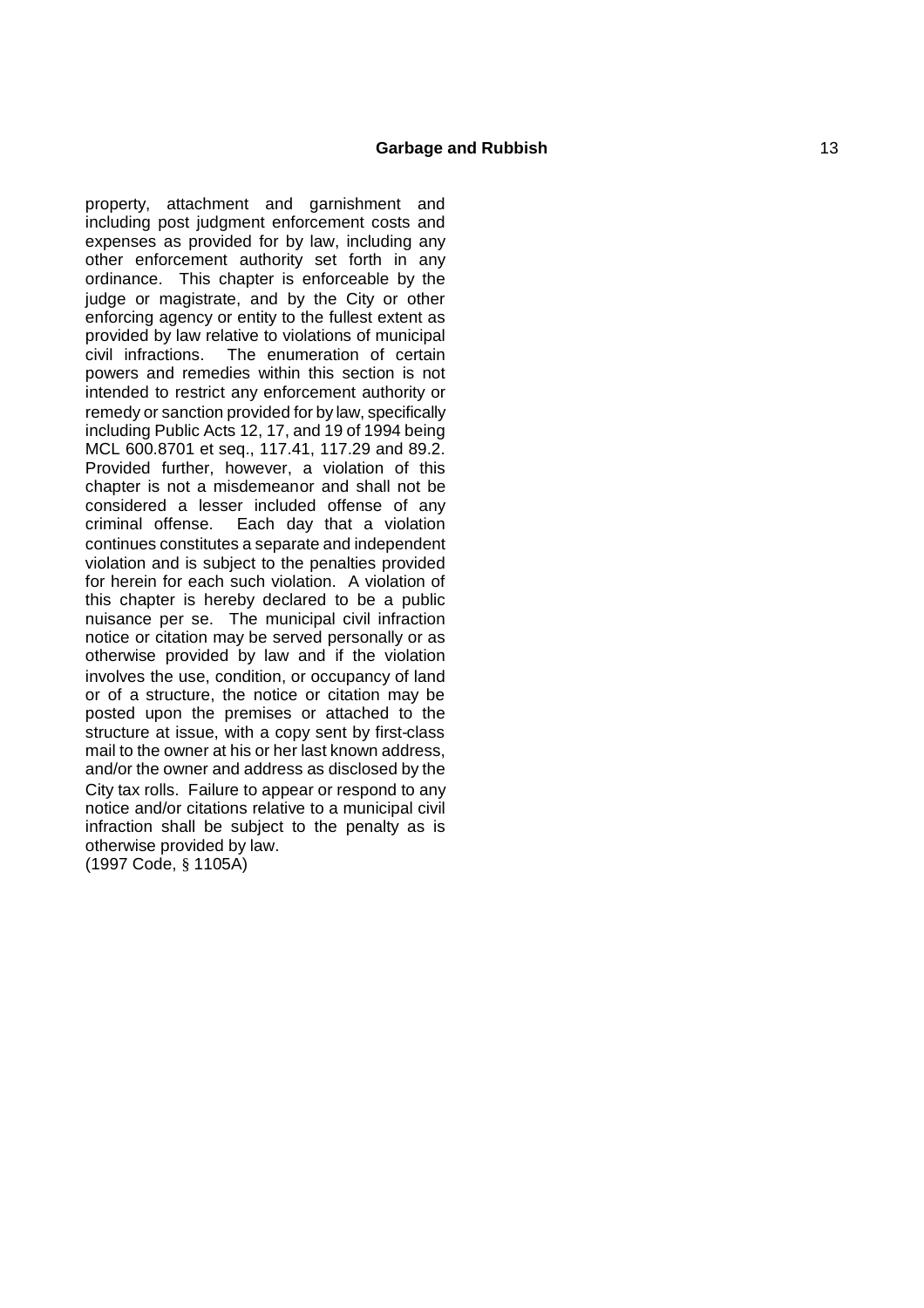### **CHAPTER 52: WATER DISTRIBUTION AND SEWER SYSTEM**

### **Section**

- 52.01 Definitions
- 52.02 Application for service
- 52.03 Construction
- 52.04 Installation of service
- 52.05 Maintenance of service
- 52.06 Meters<br>52.07 Rates
- 52.07 Rates<br>52.08 Collec
- 52.08 Collection of delinquent charges
- 52.09 Lien for delinquent charges
- 52.10 Discontinuance of service
- 52.11 Access to property
- 52.12 Use of hydrants and fire equipment
- 52.13 Use of water
- 52.14 Records and funds
- Table 1: City Utility Rate Tables

## **§ 52.01 DEFINITIONS.**

For the purpose of this chapter, the following definitions shall apply unless the context clearly indicates or requires a different meaning.

*CONNECTION.* Physically joining or connecting a main or mains, service lead or service pipe to the existing water system or wastewater system.

*GARBAGE AND RUBBISH COLLECTION AND DISPOSAL FACILITIES.* Incinerators, disposal grounds, and all instrumentalities, facilities, and properties used or useful in connection with the collection and disposal of garbage and rubbish.

*NET REVENUES.* The revenues of a public improvement remaining after deducting the reasonable expenses of administration, operation, and maintenance of the public improvement.

*PROJECT COSTS* or *COSTS.* The *COSTS* of purchasing, acquiring, constructing, improving, enlarging, extending, or repairing a public<br>improvement, including any engineering, improvement, including any engineering, architectural, legal, accounting, financial, and other expenses incident to the public improvement. **PROJECT COSTS** include interest on the bonds. and other obligations of the borrower issued to pay during the period of construction and until full revenues are developed. *PROJECT COSTS* include a reserve or addition to a reserve for payment of principal and interest on the bonds, and the amount required for operation and maintenance until sufficient revenues have developed.

*PUBLIC IMPROVEMENTS.* Includes the following improvements: sewage disposal systems, including sanitary sewers, combined sanitary and storm sewers, plants, works, instrumentalities, and properties used or useful in connection with the collection, treatment, or disposal of sewage or industrial wastes; storm water systems, including storm sewers, plants, works, instrumentalities, and properties used or useful in connection with the collection, treatment, or disposal of storm water; water supply systems, including plants, works, instrumentalities, and properties used or useful in connection with obtaining a water supply, the treatment of water, or the distribution of water. The term *PUBLIC IMPROVEMENT* means the whole or a part of any of these improvements, or of any combination of these improvements, or any interest or participation in these improvements, as determined by the governing body. This definition does not broaden or enlarge the extent of a particular public improvement made by a public corporation.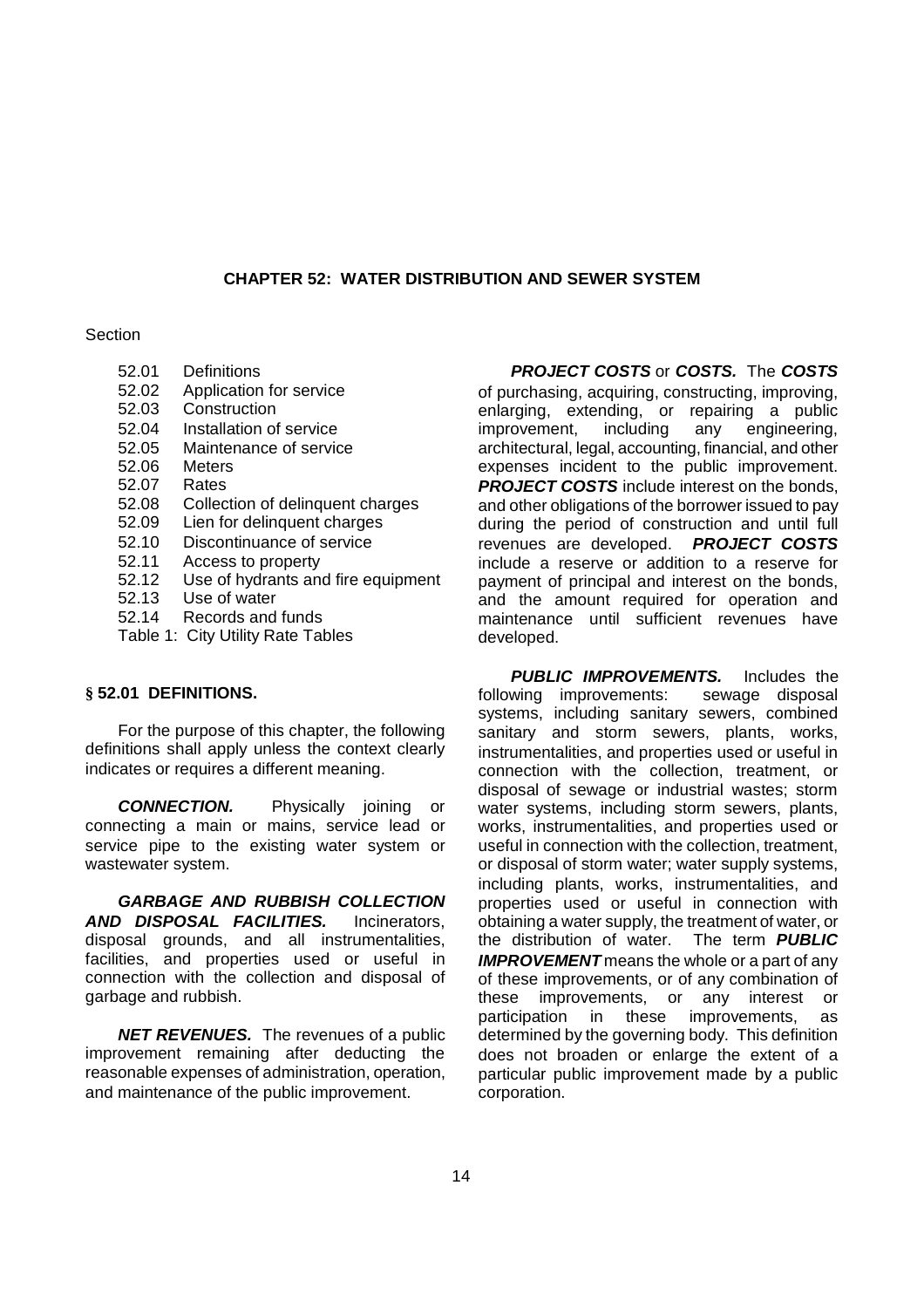*RATES.* The charges, fees, rentals, and rates that may be fixed and imposed for the services, facilities, and commodities furnished by the City.

*REVENUE.* The income derived from the rates charged for the services, facilities, and commodities furnished by a public improvement. *REVENUES* include, to the extent provided in the authorizing ordinance, earnings on investment of funds of the public improvement, and other *REVENUES* derived from or pledged to operation of the public improvement.

*SERVICE PIPE* or*SERVICE LEAD.* Any pipe that is installed for the purpose of connecting the water or sewer mains of the City to the individual premises, where water conveyed therein is to be used or consumed, or wastewater is removed therefrom.

**SEWER MAIN.** All that part of the wastewater distribution system that is located within the right-of-way lines of the several streets and alleys of the City, or within easements on private property that is the property of the City, or held and controlled by the City for the purpose of supplying water for the inhabitants thereof, or for the purpose of fighting fire within the City, or removing wastewater therefrom.

*SEWER SYSTEM* or *SANITARY SEWER* **SYSTEM.** The complete wastewater supply system of the City, including all plants, works, instrumentalities and properties used or useful in connection with obtaining a sewer service, the treatment of wastewater, and the distribution of wastewater, either now in existence, acquired pursuant to this ordinance, or hereafter acquired.

*UTILITY* or *UTILITIES.* Use fees for water, sanitary sewer, storm sewer, water tower and water main maintenance, arsenic abatement, and garbage collection.

*WATER MAIN.* That part of the water distribution system which is located within the right-of-way lines of the several streets and alleys of the City, or within easements on private property which is the property of the City or held and controlled by the City for the purpose of supplying water to the inhabitants thereof, or for the purpose of fighting fire within the City.

*WATER SYSTEM* or*WATER DISTRIBUTION* **SYSTEM.** The complete water supply system of the City, including all plants, works, instrumentalities and properties used or useful in connection with obtaining a water supply, the treatment of water, and the distribution of water, either now in existence, acquired pursuant to this ordinance, or hereafter acquired.

(1997 Code, § 5301) (Am. Ord. passed 5-23-2005)

## **§ 52.02 APPLICATION FOR SERVICE.**

(A) When the installation of a service pipe or connection to the City sewer is desired, an application for connection permit shall be made to the Clerk on the forms as shall be prescribed by the City Attorney.

(B) After service pipes have been installed or connection to the City sewer made, service may be secured by making application to the Clerk on the forms as shall be prescribed by the City Attorney.

(C) The Clerk shall maintain a record of all connection permits issued, and a record of all applications for water and sewer service. (1997 Code, § 5302)

### **§ 52.03 CONSTRUCTION.**

(A) It shall be the duty of the City Engineer, under the direction of the City Council, to establish, construct, maintain, repair, and reconstruct sewers, drains, and water mains with the City whenever and wherever necessary and under the regulations as they may deem proper, and of the dimension and materials as they may deem proper for the drainage and supply of water to the City.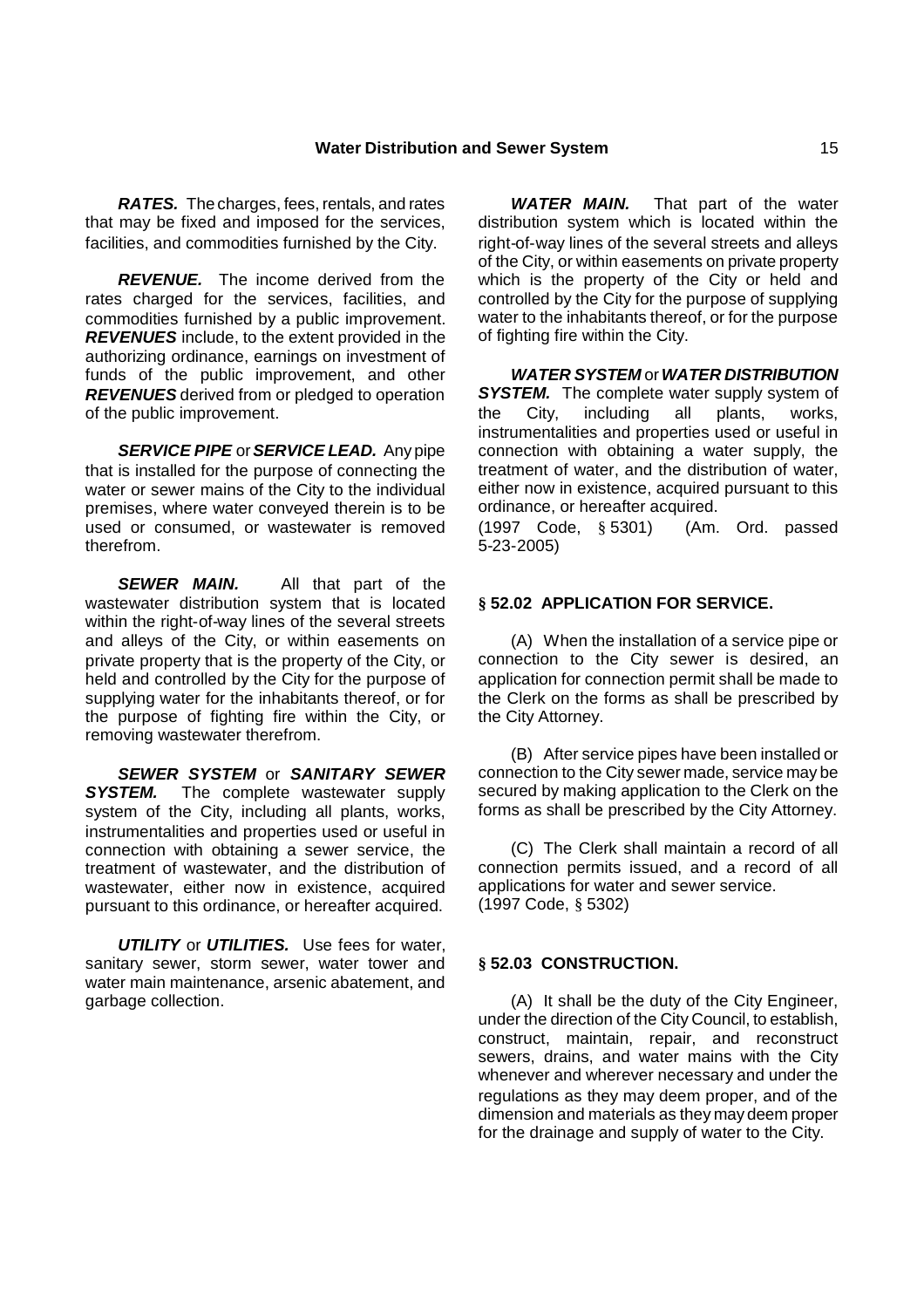(B) If any private property or the use thereof is necessary in the construction of any public sewers, drains, or water mains within the City, the private property or the use thereof may be acquired in the manner prescribed by state law for the taking of property for public use. But in all cases where the Council shall deem it practicable, the sewers, drains, and water mains shall be constructed in public streets and grounds.

(C) Whenever it shall become necessary to provide sewage, drainage, or water mains for the City, and for which a special assessment district is to be formed to pay all or a portion of the expense thereof, the City Engineer shall cause a plan of the sewage, drainage, or water mains to be devised, and the district affected thereby, and shall present the same to the Council. The Council shall then instruct the City Attorney to draw up the necessary resolutions and procedure for forming the special assessment district.

(D) Cost and expense of establishing, constructing, and reconstructing any main or trunk sewers and water mains, at the discretion of Council, shall be paid from the General Sewer and Water Fund; provided that the Council may make any agreement with any private owner or property holder within the City for the reimbursement to the City of any portion of the construction cost of the sewer or water lines from which a benefit shall inure to the property holder. Provided further, that the Council shall form a special assessment district for the purpose of defraying the cost of any sewer, drainage, or water main construction, and the City Council shall determine what portion of the construction cost of the sewer and water main shall be paid by the City, and the portion shall be paid from the General Sewer and Water Fund, and the remainder of the cost shall be defrayed by special assessment upon all taxable lands and premises included within the main or special district, as the case may be in proportion to the estimated benefits accruing to each parcel respectively for the construction of the sewer or water main. The assessments shall be made upon reference to any improvements or buildings upon the lands.

(E) The City Engineer under the direction of the City Council shall have the authority to construct and lay any water main, trunkline, or lateral sewers in the City of Brown City or make any repairs thereto without reference to a special assessment district, provided the cost of construction, maintenance, or repair shall be paid from the General Sewer and Water Fund of the City of Brown City.

(1997 Code, § 5303)

## **§ 52.04 INSTALLATION OF SERVICE.**

(A) The Clerk shall not grant a connecting permit at any time when, in the judgement of the City Engineer, the making of connections will endanger the mains from frost or other damage.

(B) The service connection to sewer and water mains must be made at the expense of the owner of the premises served. The work shall be performed only by the DPW or by a licensed plumber under the direction of the DPW Supervisor as determined by the City. The occupant or owner of the premises applying for a permit for the connection to a sewer or water main in the City shall pay those tap-in and connection fees, set by resolution of the City Council from time to time, following a public hearing thereon. The fees include the cost to physically connect to the system and the cost to buy into the system, and shall be used to regulate and control the use and distribution of water and sewer services provided by the City.

(Am. Ord. passed 5-10-1999; Am. Ord. passed 8-25-2003)

(C) All work performed in connection with supplying water service to any premises, including the installation of all fixtures within the premises, shall be done in accordance with rules and regulations issued by the City Engineer, with the approval of the Council. All pipes, fittings, fixtures, and all other materials shall be in accordance with the specifications prescribed in the rules and regulations. Before use, all the work shall be subject to the inspection of the City Engineer. (1997 Code, § 5304) Penalty, see § 10.99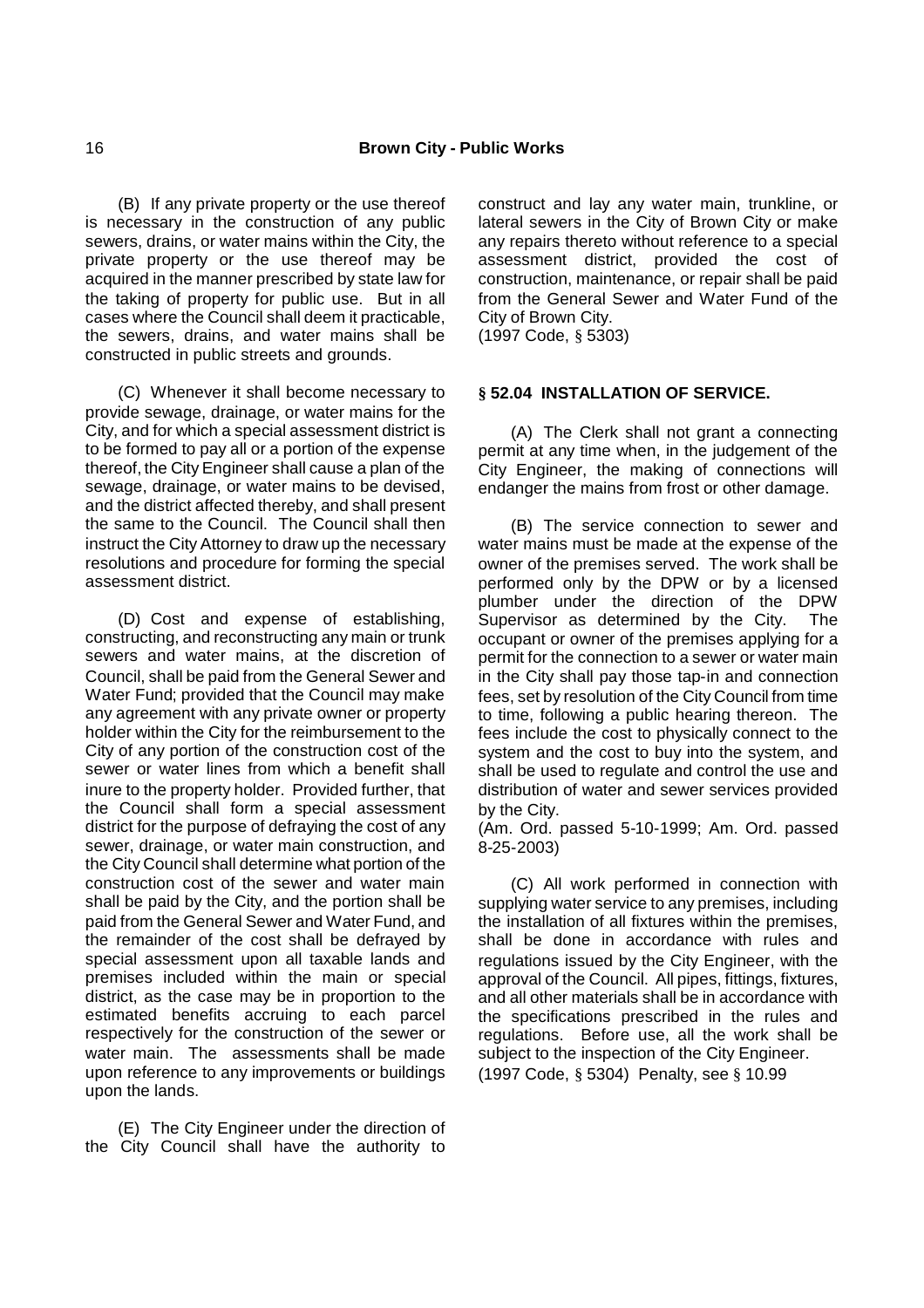#### **§ 52.05 MAINTENANCE OF SERVICE.**

(A) The City Engineer shall not turn on the water in any premises or permit the connection of any premises to a City sewer until all conditions prescribed by this chapter and the rules and regulations have been met, nor until the application for service has been approved by the Clerk, indicating that all necessary fees and deposits have been made.

(B) No person shall turn on water into any premises or connect any premises to a City sewer except under the authority of the City Engineer, except that any licensed plumber may temporarily turn on the water for the purpose of testing the pipes only.

(C) Every person having water or sewer service shall, at his or her own cost and expense, keep in repair all pipes and equipment, except the water meter, between the water main and the premises, and between the City sewer and the premises. It is expressly stipulated that no claim may be made against the City on account of failure to keep the pipe or equipment in repair. The City Engineer is authorized to turn off the water from any premises, upon failure to make necessary repairs as required by the City Engineer.

(D) The City reserves the right to shut off the water or sewer services from any premises at any time because of accident or for the purpose of making repairs or extensions. The City Engineer shall endeavor to give timely notice to the consumers affected thereby, and shall, as far as practical, use his or her best efforts to prevent the inconvenience and damage arising from any such cause, but the failure to give the notice shall not render the City responsible or liable to damages for any inconvenience, injury, or loss that may result therefrom.

(1997 Code, § 5305) Penalty, see § 10.99

#### **§ 52.06 METERS.**

(A) The City Council shall have the authority to order the installation of a water meter on any commercial or industrial premises in the City.

(B) Water meters shall be furnished by the City, but shall be installed at the expense of the consumer, or under the direction of the City Engineer.

(C) Title and ownership of water meters shall be vested in the City. The City will maintain all meters and make all necessary repairs and replacements caused by normal usage. However, the consumer will be held responsible for care and protection of the meter from freezing, damage by hot water, or from injury by any person. Upon presentation of the statement of damages, any damage that may occur to any water meter due to carelessness on the part of the tenant, owner, or agent of the property on which the meter is placed shall be paid for by the person.

(D) If any meter gets out of order or fails to register, the consumer will be charged for the water and sewer service at the average consumption rate, as shown by figures over the period preceding four water and sewer terms when the mater was accurately registering.

(E) It shall be unlawful for any person to attach a water meter to any service pipe unless the meter has been furnished by the City.

(F) It shall unlawful for any person to cause or permit a bypass or connection around a meter. All water furnished by the City and used on any premises must pass through the meter placed upon the premises or installed for the purpose of measuring the water supplied to the premises.

(G) The City shall not install a water meter upon any premises unless meters are to be installed upon all like premises within the City. (1997 Code, § 5306) Penalty, see § 10.99

#### **§ 52.07 RATES.**

(A) (1) The rates to be charged for utilities furnished by the City shall be as prescribed by the City Council in the City Utility Rate Table.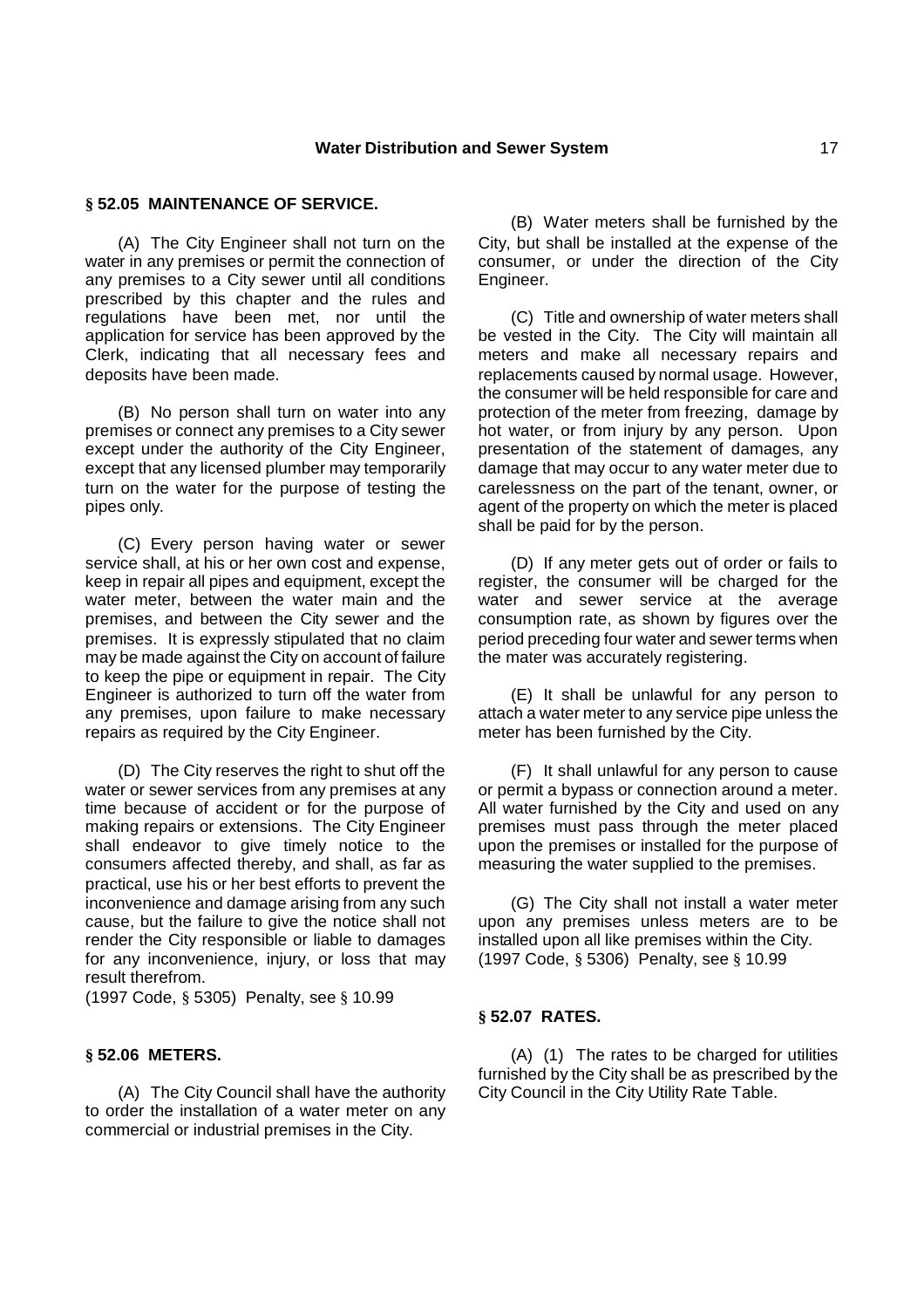(2) Commencing 7-1-2005, utility bills shall be in the amount listed on Tables 1 or Table 2 as appropriate, and provided to City customers not later than the first day of each fiscal quarter.

(B) There shall be a 10% penalty added to any bill if payment is not made within 20 days after the due date shown on the bill. In the event any such bill is not paid within 30 days after its due date, the Deputy Clerk shall, following appropriate notice as detailed below to the owner, without further notice order the DPW to shut off all water on any premises delinquent in payment of water or sewer services until the bills and the penalty are paid in accordance with the following process:

(1) It is the policy of the City to discontinue utility service to customers by reason of nonpayment of bills only after notice and a meaningful opportunity to be heard on disputed bills. The City's form for application for utility service and all bills shall contain the telephone number of the official in charge of billing, clearly visible and easily readable provisions to the effect:

(a) All bills are due and payable on or before the date set forth on the bill;

(b) Any bill not paid by or before that date, a second bill will be mailed containing a cutoff notice that if the bill is not paid within 10 days of the mailing of the second bill, service will be discontinued for nonpayment; and

(c) Any customer disputing the correctness of his/her bill shall have the right to a hearing at which time he or she may be represented in person and by Council or any other person of his or her choosing and may present orally or in writing his or her complaint and contentions to the City official in charge of utility billing. This official shall be authorized to order that the customer's service not be discontinued and shall have the authority to make a final determination of the customer's complaint.

(2) Requests for delays or waiver of payment will not be entertained; only questions of proper and correct billing will be considered. In the absence of payment of the bill rendered or resort to the hearing procedure provided herein, service

will be discontinued at the time specified, but in no event until the charges have been due and unpaid for at least 30 days.

(3) When it becomes necessary for the City to discontinue utility service to a customer for nonpayment of bills, service will be reinstated only after all bills for service then due have been paid, along with a turn-on charge in the sum set by the City Council from time to time.

(C) Every consumer shall be liable to pay the utility service rate from the time they shall commence using the service until the Deputy Clerk shall be notified in writing to discontinue utilities.

(D) The owner of any premises shall be liable to the City for the payment of any utility service fees to the premises. In the event that any tenant of the premises should default in the payment of any utility service fees or penalties to the premises, the Deputy Clerk shall notify the owner thereof at least 10 days and again 24 hours prior to the shutting off service to the premises.

(E) Service to the premises shall not be turned on until all charges and the penalty therefor are paid in full.

(1997 Code, § 5307) (Am. Ord. passed 11-23-1998; Am. Ord. passed 5-23-2005)

## **§ 52.08 COLLECTION OF DELINQUENT CHARGES.**

(A) Delinquent utility service charges may be collected by suit in assumpsit brought in the name of the City against the owner or occupant of the premises or property, or both.

(B) Any utility rate or charge not paid within 20 days after it shall become due and payable shall be considered to be delinquent.

(C) The production of the books of the Deputy Clerk shall be prima facie evidence of the liability to pay the amount therein charged.

(1997 Code, § 5308) (Am. Ord. passed 5-23-2005)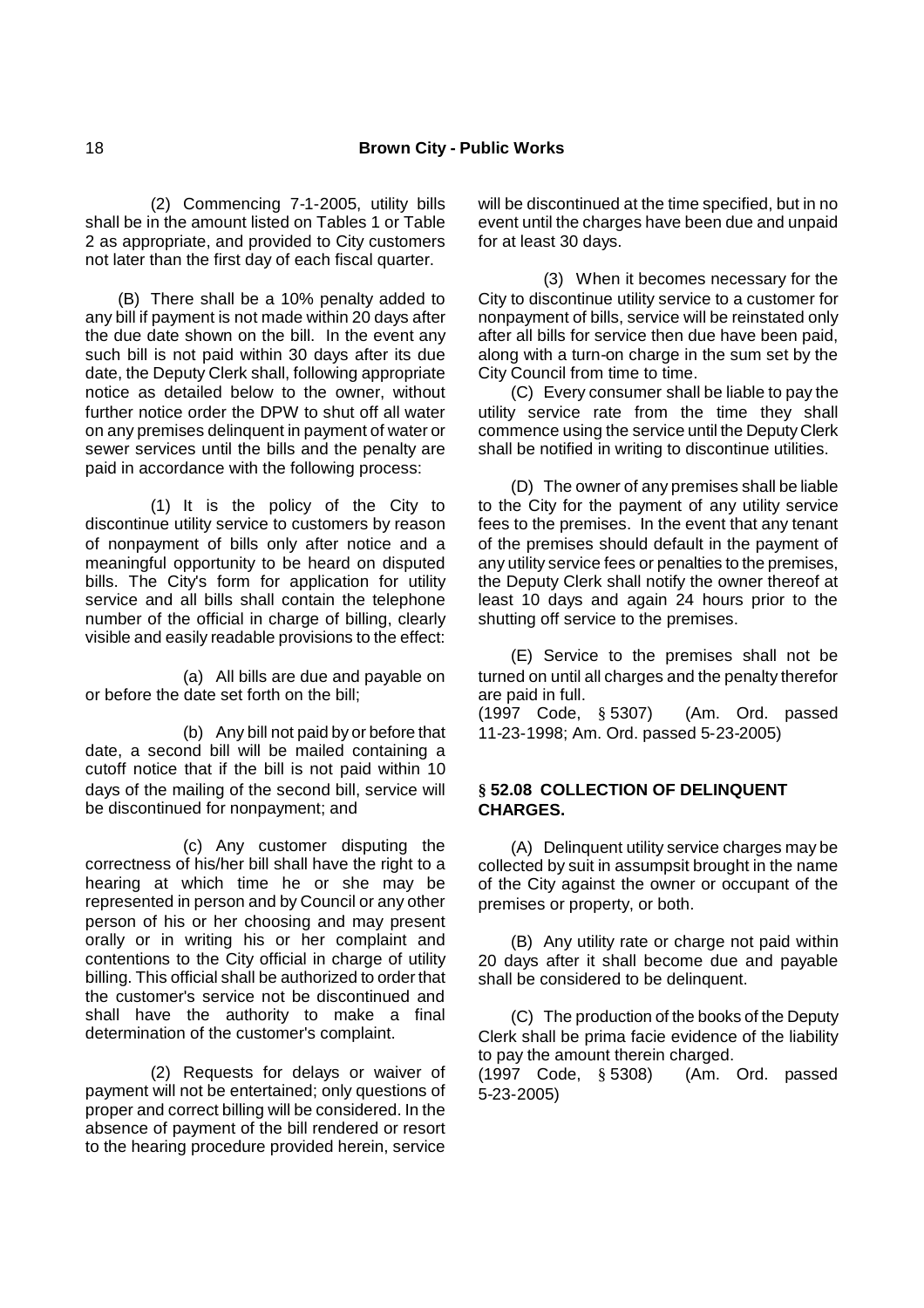### **§ 52.09 LIEN FOR DELINQUENT CHARGES.**

(A) The City shall have as security for the collection of any utility service rates or charges due, or to become due, for the use or consumption of utility service supplied to any house or other building, or any premises, lot or lots, parcel or parcels of land, a lien upon the house or other building, and upon the premises or lot or lots, parcel or parcels, upon which the house or other building shall be situated or to which the utility service was supplied. The lien shall become effective immediately upon the connection of the water system or sewer system to the premises or property. The official records of the Deputy Clerk shall constitute notice of pendency of the lien.

(B) The lien created by this action shall have priority over all other liens, except liens for taxes or special assessments, whether or not such other liens accrued or were recorded prior to the lien therein created.

(C) All unpaid utility service charges which, upon September 1 of each year, have remained unpaid for 1 month or more, shall be reported by the Deputy Clerk to the Council at the first meeting thereof in the month of September. The Council shall thereupon order the publication in a newspaper published in the City a notice to all owners of property within the City that all unpaid water or sewer service rates, or charges, which have remained unpaid for a period of one month or more, as of September 1, which have not been paid by the previous August 30, will be transferred to the tax roll and assessed upon the City's tax roll against the property upon which the utility was used.

(D) All unpaid utility service rates or charges, which are so reported and remain unpaid on the following August 30, shall be transferred to the City tax rolls and assessed against the property to which the utility service was supplied or furnished, which unpaid rates or charges accrued shall be collected with and in the same manner as City taxes are collected and, if the same shall remain delinquent and unpaid after the expiration of the time limited in the warrant for the collection of taxes levied in the rolls, the charges shall be returned to the County Treasurer to be collected in

the same manner as the lien created by City taxes on the delinquent tax roll of the City.

(1997 Code, § 5309) (Am. Ord. passed 5-23-2005)

#### **§ 52.10 DISCONTINUANCE OF SERVICE.**

(A) In all cases where the owner or owners of property supplied with utilities, or an authorized representative, shall notify the Deputy Clerk, in writing or in person, taking a receipt for the notice, to have the utilities or portion thereof turned off, it shall be done under the direction of the DPW Supervisor, and when requested, in writing or in person, that it be turned on, it shall be done under the direction of the DPW Supervisor.

(B) No charge shall be made for turning off water or turning it on, except when the water is shut off by reason of nonpayment of the water or sewer service charges. In that case, before ordering the water turned on, the Deputy Clerk shall collect from the consumer a sum, set by resolution of the City Council from time to time, in addition to the water or sewer charge.

(1997 Code, § 5310) (Am. Ord. passed 11-23-1998; Am. Ord. passed 5-23-2005)

## **§ 52.11 ACCESS TO PROPERTY.**

(A) The City DPW Supervisor, through his or her authorized representatives, shall have free access, at all reasonable hours, to inspect any premises supplied with water or sewer service, and the fact that the owner or occupant of the premises accepts and uses water or sewer service supplied by the City shall constitute a consent to the making of the inspection.

(B) In case any authorized representative of the City DPW Supervisor is refused admittance to any premises using City water or sewer service, or in any way hindered in making any necessary inspection or examination, the water may be turned off from the premises, after giving 24-hours' notice to the owner or occupant thereof. (1997 Code, § 5311)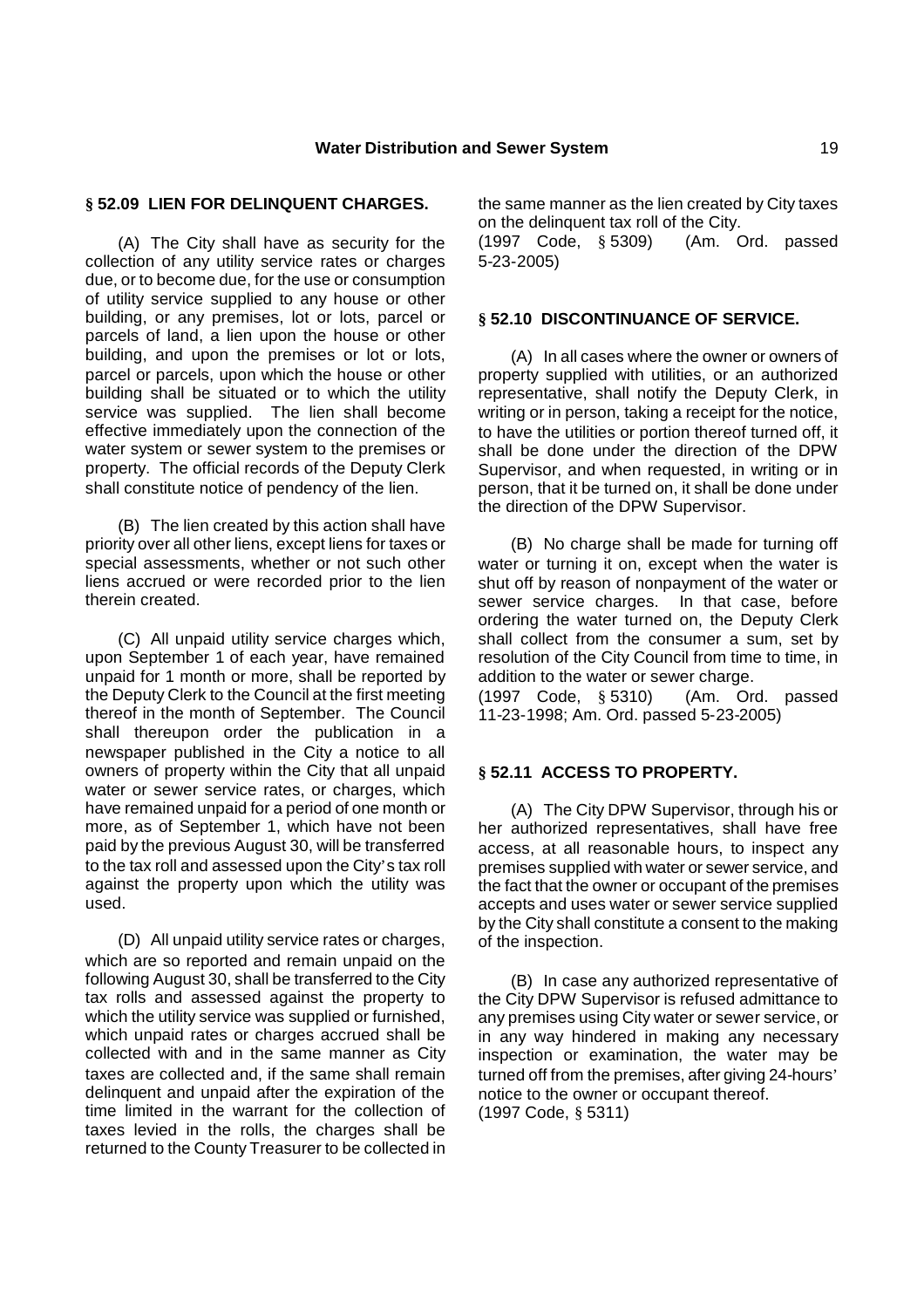## **§ 52.12 USE OF HYDRANTS AND FIRE EQUIPMENT.**

(A) No person shall, without written authority, draw water from any public hydrant or any other

(B) When the installation of private fire protection equipment is desired on any premises, an application shall be made to the Clerk in writing. A permit, countersigned by the City Engineer, may be issued by the Clerk, but only upon the express provision that the installation shall be made only under the supervision of the City Engineer.

(C) Where pipes are provided for fire protection on any premises, or where hose connections for fire apparatus are provided, no water shall be taken through the opening or hose for any purpose other than to extinguish fire or to test fire equipment. Testing of the fire equipment shall be conducted only under the supervision of the City Engineer.

(D) Upon violation of any of the provisions of this section, the permit for fire protection equipment may be revoked and the equipment ordered removed.

(1997 Code, § 5312) Penalty, see § 10.99

### **§ 52.13 USE OF WATER.**

(A) No person shall, without the City's written consent, take or use City water or sewer service from premises other than his or her own. No person shall sell water or sewer service from his or her own premises for any purpose.

(B) No connection through which water or sewage may pass from 1 property to another shall be constructed, notwithstanding that the ownership of both properties may be the same.

public connection with the water supply system, except in emergency cases for the purpose of extinguishing fire, or fire practice by the regularly organized Fire Department.

(C) Whenever 2 or more premises shall be supplied with water from 1 service pipe, connected from 1 distributing main, upon the failure of the part of any 1 of the owners of the premises to comply with this chapter, or the rules and regulations adopted pursuant thereto, the City Engineer shall cause the water to be shut off from the service pipe without any liability whatever, and all payments made by any of the parties shall be forfeited. The water shall not be turned on again until a separate service is provided for each premises.

(1997 Code, § 5313) Penalty, see § 10.99

### **§ 52.14 RECORDS AND FUNDS.**

The City shall keep and maintain proper books, records, and accounts, separate from all other records and accounts of the City, in which shall be made full and correct entries of all transactions relating to the system. The City shall cause an annual audit of the books, records, and accounts of the preceding operating year to be made by a recognized, independent certified public accountant, and, upon proper request as required by Public Act 2 of 1968 being MCL 141.421 - 141.440, will supply the audit to authorized public officials. The City shall use the results of the audit to ensure proportionality, and to make adjustments in funds with deficiencies or surpluses. Any adjustments necessary for operation and maintenance costs shall be passed on to users of the system.

(1997 Code, § 5314)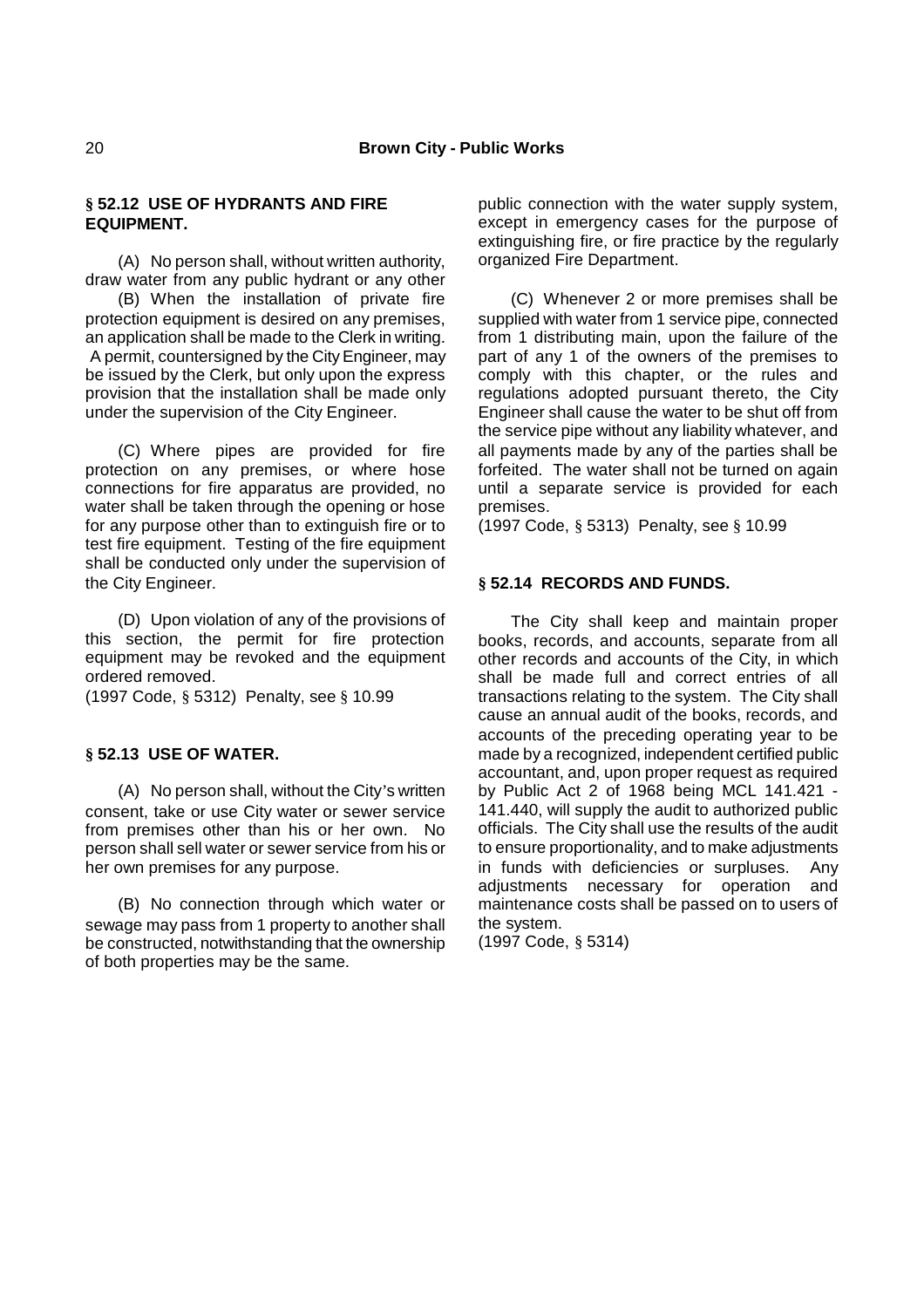| <b>TABLE 1: CITY UTILITY RATE TABLES</b> |  |  |  |  |
|------------------------------------------|--|--|--|--|
|------------------------------------------|--|--|--|--|

| As of<br>7/1/2005                        |  | Garbage | Water   | <b>Tower/line</b><br>Maint. | <b>Arsenic</b><br>Project | <b>Sanitary</b><br><b>Sewer</b> | <b>Storm</b><br><b>Sewer</b> | <b>Total</b> |          |
|------------------------------------------|--|---------|---------|-----------------------------|---------------------------|---------------------------------|------------------------------|--------------|----------|
| regular rate                             |  |         |         |                             |                           |                                 |                              |              |          |
| 1 person                                 |  | \$24.50 | \$53.70 | \$3.50                      | \$15.00                   | \$21.75                         | \$2.00                       | \$120.45     | 1 person |
| 2 person                                 |  | \$24.50 | \$57.31 | \$3.50                      | \$15.00                   | \$27.85                         | \$2.00                       | \$130.16     | 2 person |
| 3 person                                 |  | \$24.50 | \$61.10 | \$3.50                      | \$15.00                   | \$33.95                         | \$2.00                       | \$140.05     | 3 person |
| 4 person                                 |  | \$24.50 | \$65.08 | \$3.50                      | \$15.00                   | \$40.05                         | \$2.00                       | \$150.13     | 4 person |
| 5 person                                 |  | \$24.50 | \$69.26 | \$3.50                      | \$15.00                   | \$46.15                         | \$2.00                       | \$160.41     | 5 person |
| 6 person                                 |  | \$24.50 | \$73.65 | \$3.50                      | \$15.00                   | \$52.25                         | \$2.00                       | \$170.90     | 6 person |
| no sewer                                 |  | \$24.50 | \$61.10 | \$3.50                      | \$15.00                   |                                 | \$2.00                       | \$106.10     | 3 person |
| senior citizen rate (age 65 and over)    |  |         |         |                             |                           |                                 |                              |              |          |
| 1 person                                 |  | \$18.90 | \$38.74 | \$3.50                      | \$15.00                   | \$21.75                         | \$2.00                       | \$99.89      | 1 person |
| 2 person                                 |  | \$18.90 | \$43.59 | \$3.50                      | \$15.00                   | \$27.85                         | \$2.00                       | \$110.84     | 2 person |
| 3 person                                 |  | \$18.90 | \$48.31 | \$3.50                      | \$15.00                   | \$33.95                         | \$2.00                       | \$121.66     | 3 person |
| 4 person                                 |  | \$18.90 | \$53.02 | \$3.50                      | \$15.00                   | \$40.05                         | \$2.00                       | \$132.47     | 4 person |
| 5 person                                 |  | \$18.90 | \$57.75 | \$3.50                      | \$15.00                   | \$46.15                         | \$2.00                       | \$143.30     | 5 person |
| 6 person                                 |  | \$18.90 | \$62.58 | \$3.50                      | \$15.00                   | \$52.25                         | \$2.00                       | \$154.23     | 6 person |
| no sewer                                 |  | \$18.90 | \$48.31 | \$3.50                      | \$15.00                   |                                 | \$2.00                       | \$87.71      | 1 person |
| trailer park - regular rate less garbage |  |         |         |                             |                           |                                 |                              |              |          |
| 1 person                                 |  |         | \$53.70 | \$3.50                      | \$15.00                   | \$21.75                         | \$2.00                       | \$95.95      | 1 person |
| 2 person                                 |  |         | \$57.31 | \$3.50                      | \$15.00                   | \$27.85                         | \$2.00                       | \$105.66     | 2 person |
| 3 person                                 |  |         | \$61.10 | \$3.50                      | \$15.00                   | \$33.95                         | \$2.00                       | \$115.55     | 3 person |
| 4 person                                 |  |         | \$65.08 | \$3.50                      | \$15.00                   | \$40.05                         | \$2.00                       | \$125.63     | 4 person |
| 5 person                                 |  |         | \$69.26 | \$3.50                      | \$15.00                   | \$46.15                         | \$2.00                       | \$135.91     | 5 person |
| 6 person                                 |  |         | \$73.65 | \$3.50                      | \$15.00                   | \$52.25                         | \$2.00                       | \$146.40     | 6 person |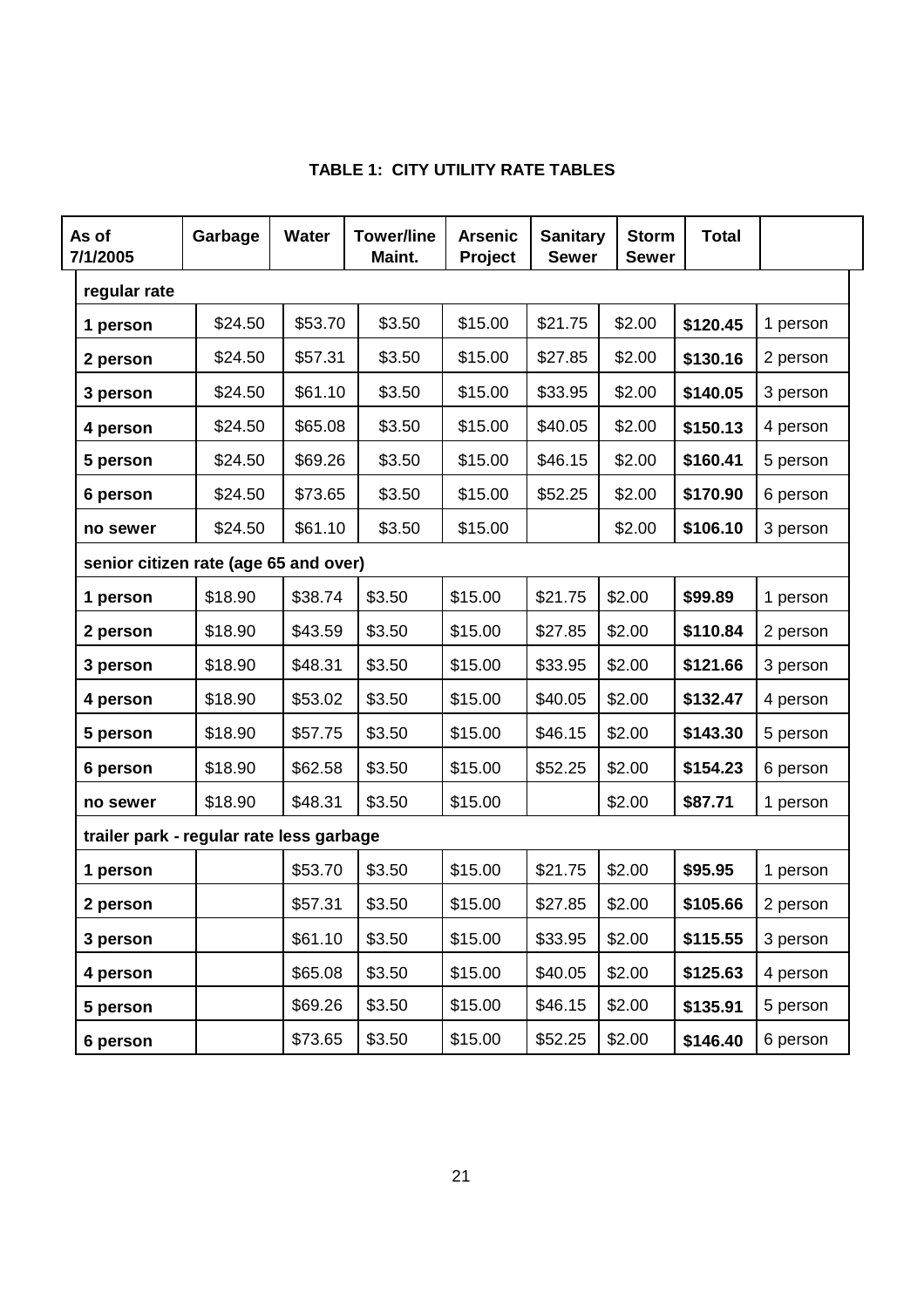| garbag<br>е                    | water   | tower/line<br>maint.                     | arsenic<br>project         | sanitary<br>sewer | storm<br>sewer | total                                                                                                                                                                                                                           |            |  |
|--------------------------------|---------|------------------------------------------|----------------------------|-------------------|----------------|---------------------------------------------------------------------------------------------------------------------------------------------------------------------------------------------------------------------------------|------------|--|
| commercial rate -<br>non meter |         | \$3.50                                   | \$15.00                    | \$32.95           | \$2.00         | \$98.22                                                                                                                                                                                                                         | commercial |  |
| commercial rate -<br>water off |         | \$3.50                                   | \$15.00                    |                   | \$2.00         | \$65.27                                                                                                                                                                                                                         |            |  |
| \$24.50                        | \$31.98 | \$3.50                                   | \$15.00                    | \$27.85           | \$2.00         | \$104.83                                                                                                                                                                                                                        | church     |  |
| flat rates - (vacant)          |         |                                          |                            |                   |                |                                                                                                                                                                                                                                 |            |  |
| regular - water off            |         |                                          | \$15.00                    |                   | \$2.00         | \$20.50                                                                                                                                                                                                                         |            |  |
| commercial - water off         |         |                                          | \$15.00                    |                   | \$2.00         | \$20.50                                                                                                                                                                                                                         |            |  |
| \$31.98<br>regular             |         |                                          | \$15.00                    | \$10.00           | \$2.00         | \$62.48                                                                                                                                                                                                                         | regular    |  |
| \$31.98<br>regular water only  |         | \$3.50                                   | \$15.00                    |                   | \$2.00         | \$52.48                                                                                                                                                                                                                         |            |  |
| senior citizen                 |         | \$3.50                                   | \$15.00                    | \$10.00           | \$2.00         | \$52.64                                                                                                                                                                                                                         | senior     |  |
| \$24.50                        | \$31.98 | \$3.50                                   | \$15.00                    | \$10.00           | \$2.00         | \$86.98                                                                                                                                                                                                                         |            |  |
| \$22.63<br>commercial          |         | \$3.50                                   | \$15.00                    | \$24.40           | \$2.00         | \$67.53                                                                                                                                                                                                                         | commercial |  |
| metered                        |         | \$3.50                                   | \$15.00                    | \$24.40           | \$2.00         | \$80.57                                                                                                                                                                                                                         |            |  |
|                                |         | \$44.77<br>\$44.77<br>\$22.14<br>\$35.67 | \$3.50<br>\$3.50<br>\$3.50 |                   |                | $\sim$ . The set of the set of the set of the set of the set of the set of the set of the set of the set of the set of the set of the set of the set of the set of the set of the set of the set of the set of the set of the s |            |  |

\$15.00 for commercial customers that employ less than 25 employees.

\$30.00 for commercial customers that employ 25 or more employees.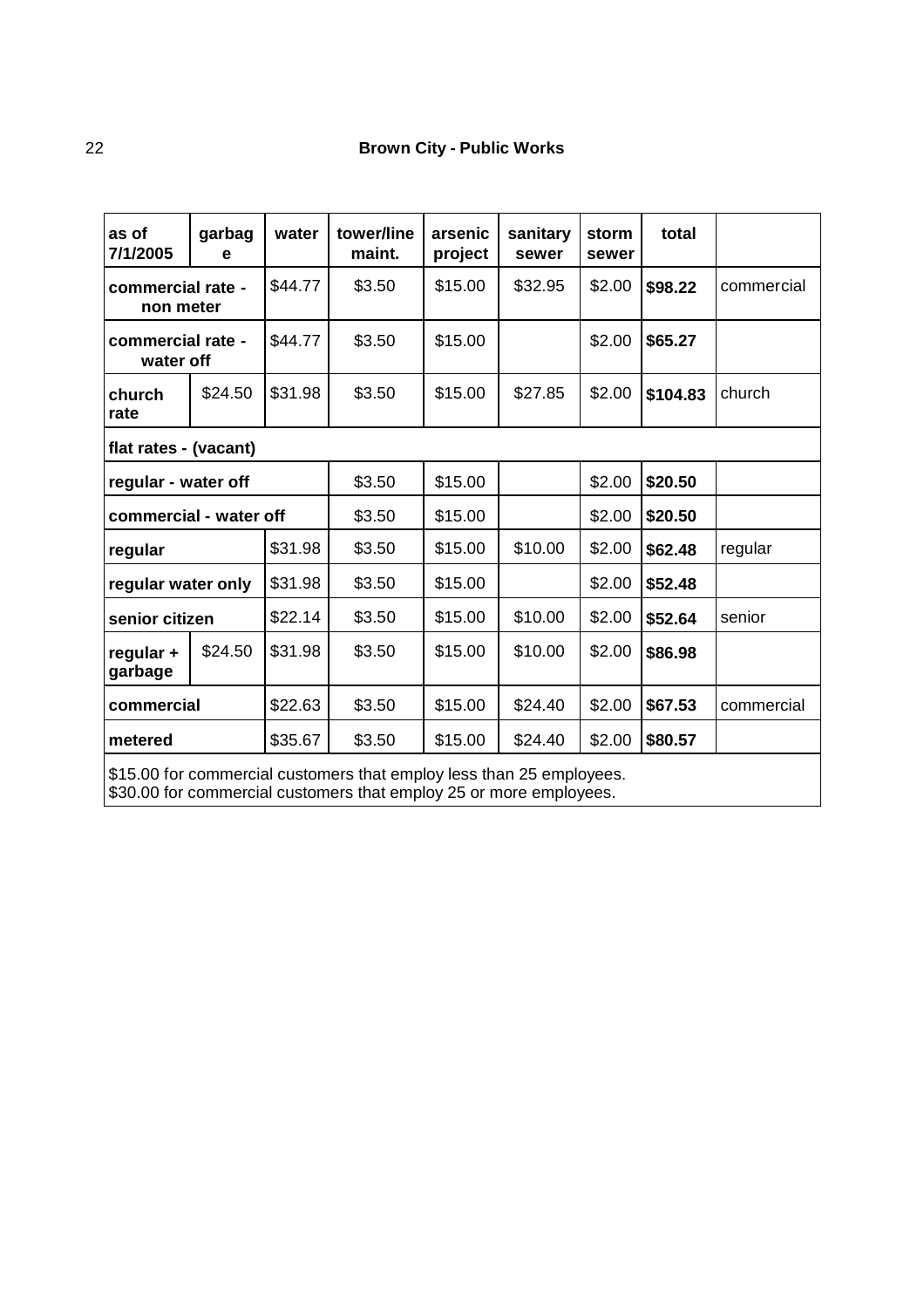**July 1, 2005 City Utility Rate Table 2** - Water & Sewer Rates for Metered Customers "Break-even" rate

Water rates. Customers who have functional and accessible water meters installed on the premises shall be billed at the following rate:

- \$35.67 For 5,000 metered gallons or less, plus
	- .65 Per 1,000 gallons between 5,001 and 15,000 metered gallons, plus
	- .60 Per 1,000 gallons between 15,001 and 55,000 metered gallons, plus
	- .45 Per subsequent 1,000 metered gallons

Plus:

- \$15.00 Arsenic Abatement Rate if less than 25 employees
- 30.00 Arsenic Abatement Fee if 25 or more employees
	- .34 Water Tower Maintenance Fee
	- .83 Water Tower Replacement Fee

EXAMPLE A: 203,600 metered gallons of water 203,600 - 5,000 - 15,000 - 55,000 = 128.6  $(35.67) + (.65 \times 15) + (.60 \times 55) + (.45 \times 128.6) = 136,29 + (30,00 + .34 + .83) = $167.46$  $35.61 + 9.75 + 33.00 + 57.81 = 136.29 + 31.11 = $161.46$ 

EXAMPLE B: 6,825 metered gallons of water  $6.825 - 5.000 = 1.825$  $(35.61) + (0.65 \times 1.825) = 36.86 + (15.00 + 0.34 + 0.83) = $53.03$ 

Sewer rates. Customers who have functional and accessible water meters installed on the premises and are connected to the City sewer system shall be billed at the following rate:

\$17.50 Times the whole number resulting from gallons of water used divided by 21,000 gallons, but not less than 1

Plus:

\$2.97 Storm Sewer and Maintenance Fee

.37 Times the number of 1,000 gallons of water used

EXAMPLE A: 203,600 metered gallons of water  $17.50$  X (203,600 / 21,000) = 175 + 2.97 + (.37 X 203.6) = \$253.30

EXAMPLE B: 6,825 metered gallons of water  $17.50 \text{ X}$  (6,825 / 21,000) = 11.50 + 2.97 + (.31 X 6.825) = \$23.00

(1997 Code, § 5307) (Ord. passed 5-23-2005)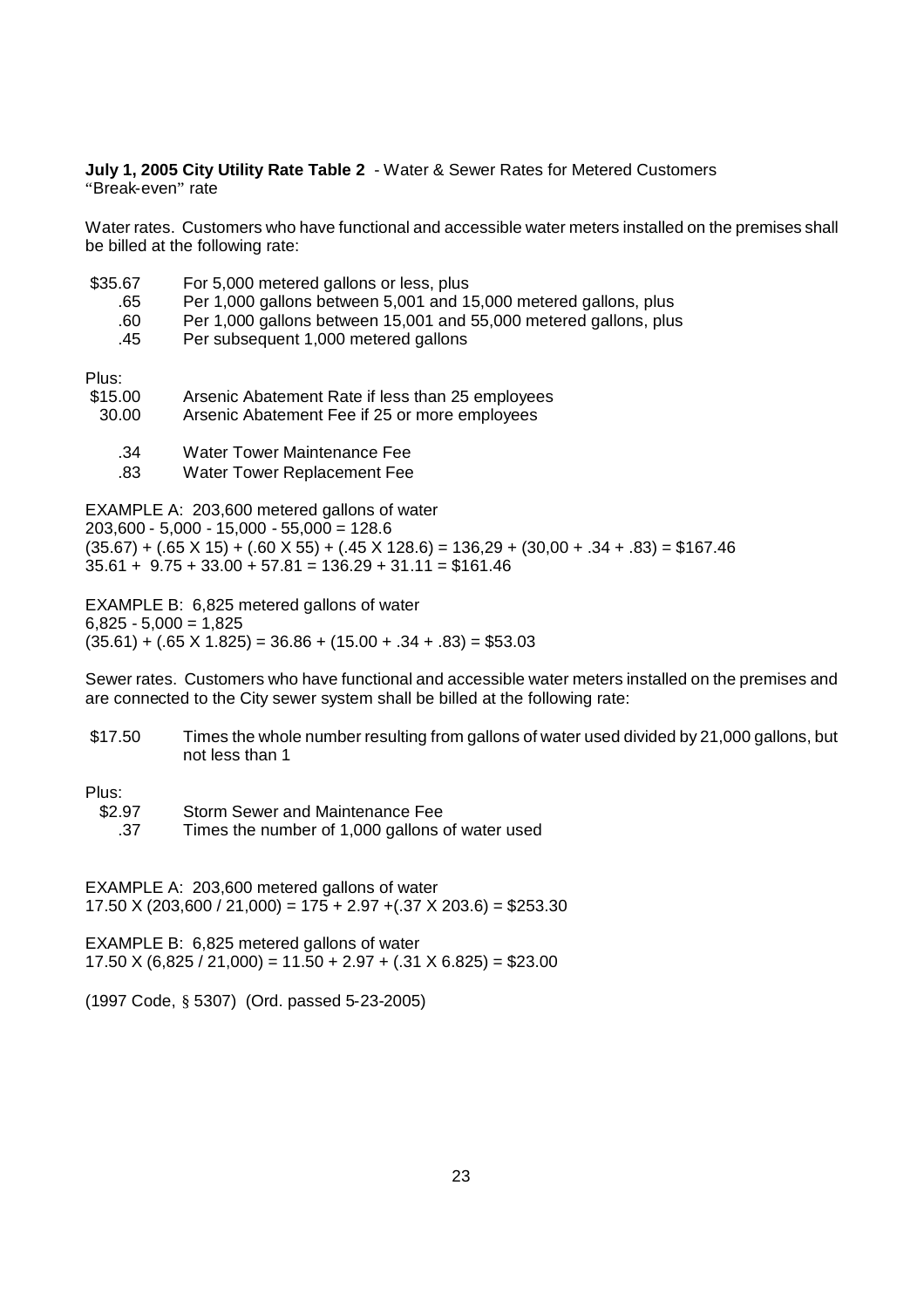#### **CHAPTER 53: SEWERS**

**Section** 

- 53.01 Definitions
- 53.02 Prohibitions
- 53.03 Connection to public sanitary sewer
- 53.04 Connection to private sanitary sewer
- 53.05 Permits
- 53.06 Costs to be borne by the owner
- 53.07 Sewer specifications
- 53.08 Discharges
- 53.09 Sampling, measurements, and the like
- 53.10 Special agreements; tampering; inspections
- 53.11 Effective date
- 53.99 Penalty

## **§ 53.01 DEFINITIONS.**

For the purpose of this chapter, the following definitions shall apply unless the context clearly indicates or requires a different meaning.

*B.O.D.* Denoting biochemical oxygen demand, the quantity of oxygen utilized in the biochemical oxidation of organic matter under standard laboratory procedure in 5 days at  $20^{\circ}$ C. expressed in milligrams per liter.

**BUILDING DRAIN.** The part of the lowest horizontal piping of a drainage system that receives the discharge from soil, waste, and other drainage pipes inside the walls of the building and conveys it to the building sewer, beginning 5 feet outside the inner face of the building wall.

**BUILDING SEWER.** The extension from the building drain to the public sewer or other place of disposal.

*COMBINED SEWER.* A sewer receiving both surface runoff and sewage.

*GARBAGE.* Solid wastes from the domestic and commercial preparation, cooking, and dispensing of food, and from the handling, storage,

and sale of produce.

**INDUSTRIAL WASTES.** The liquid wastes from industrial, manufacturing processes, trade, or business as distinct from sanitary sewage.

*NATURAL OUTLET.* Any outlet into a watercourse, pond, ditch, lake, or other body of surface or ground water.

*PERSON.* Any individual, firm, company, association, society, corporation, or group.

**PH.** The logarithm of the reciprocal of the weight of hydrogen ions, in grams per liter of solution.

*PROPERLY SHREDDED GARBAGE.* The wastes from the preparation, cooking, and dispensing of food that have been shredded to such a degree that all particles will be carried freely under the flow conditions normally prevailing in public sewers, with no particle greater than  $\frac{1}{2}$ inch in any dimension.

*PUBLIC SEWER.* A sewer to which all owners of abutting properties have equal rights, and which is controlled by public authority.

**SANITARY SEWER.** A sewer that carries sewage, and to which storm, surface, and ground waters are not intentionally admitted.

*SEWAGE.* A combination of the water-carried wastes from residences, business buildings, institutions, and industrial establishments, together with the ground, surface, and storm waters as may be present.

*SEWAGE TREATMENT PLANT.* Any arrangement of devices and structures used for treating sewage.

**SEWAGE WORKS.** All facilities for collecting, pumping, treating, and disposing of sewage.

**SEWER.** A pipe or conduit for carrying sewage.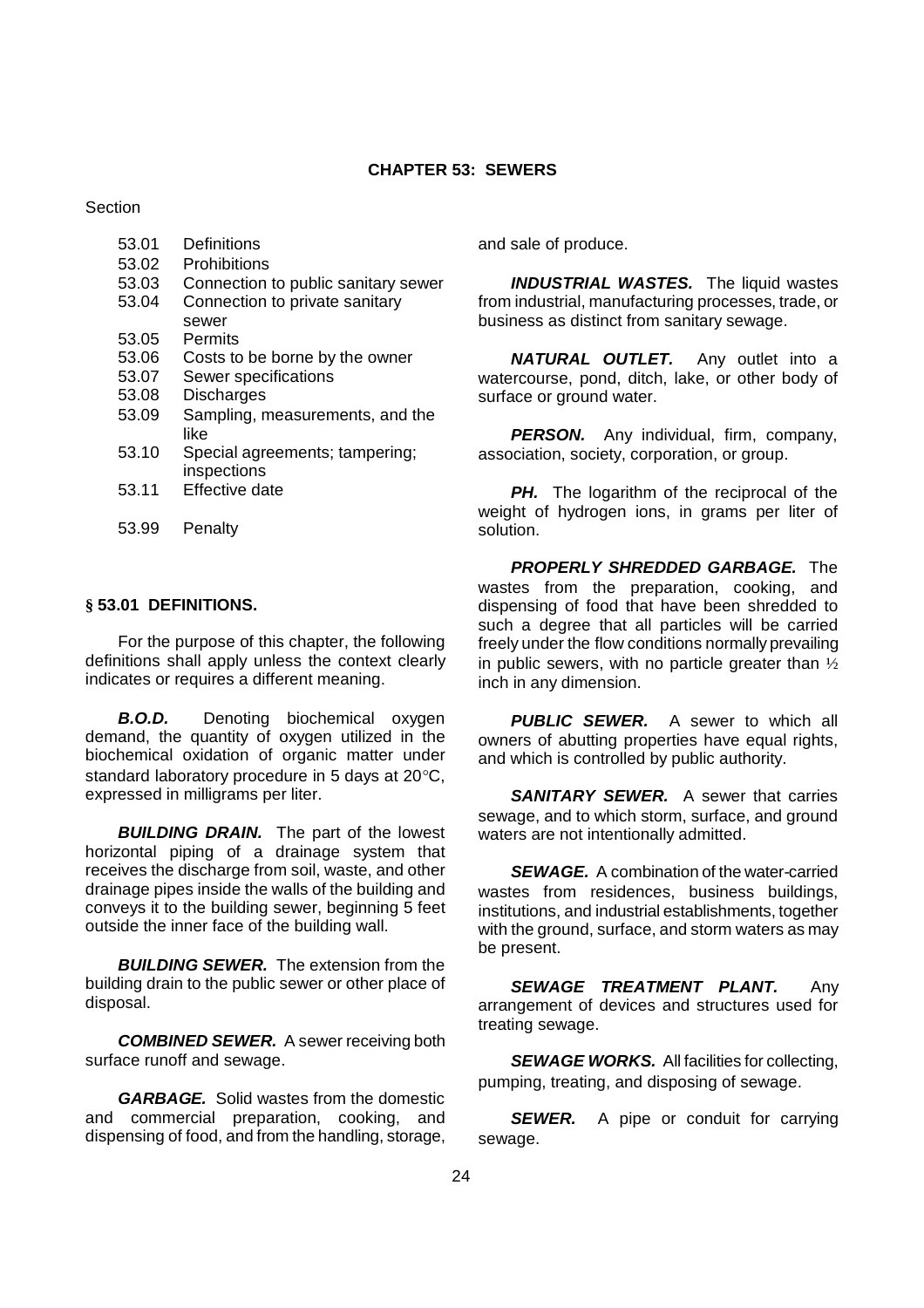*SHALL* is mandatory; *MAY* is permissive.

**SLUG.** Any discharge of water, sewage or industrial waste that, in concentration of any given constituent or in quantity of flow, exceeds from any period of duration longer than 15 minutes more than 5 times the average 24-hour concentration or flows during normal operation.

*STORM DRAIN* or*STORM SEWER.* A sewer that carries storm and surface waters and drainage, but excludes sewage and industrial wastes, other than unpolluted cooling water.

*SUSPENDED SOLIDS.* Solids that either float on the surface of, or are in suspension in. water, sewage, or other liquids; and which are removable by laboratory filtering.

*WATERCOURSE.* A channel in which a flow of water occurs, either continuously or intermittently. (1997 Code, § 5314.1)

### **§ 53.02 PROHIBITIONS.**

(A) It shall be unlawful for any person to place, deposit, or permit to be deposited, in any unsanitary manner upon public or private property within the City, or in any area under the jurisdiction of the City, any human or animal excrement, garbage, or other prohibited waste as defined in Public Act 451 of 1994 being MCL 324.11514. (1997 Code, § 5314.2)

(B) It shall be unlawful to discharge to any natural outlet within the City, or in any area under its jurisdiction, any sewage or other polluted waters, except where suitable treatment has been provided in accordance with subsequent provisions of this chapter. (1997 Code, § 5314.3)

(C) Except as hereinafter provided, it shall be unlawful to construct or maintain any privy, privy vault, septic tank, cesspool, or other facility intended or used for the disposal of sewage. (1997 Code, § 5314.4) Penalty, see § 53.99

### **§ 53.03 CONNECTION TO PUBLIC SANITARY SEWER.**

The owner of all houses, buildings, or<br>erties used for human occupancy. properties used for human occupancy, employment, recreation, or other purposes situated within the City, and abutting on any street, alley, or right-of-way in which there is now located, or may in the future be located, a public sanitary sewer of the City, is hereby required at his or her expense to install suitable toilet facilities therein, and to connect the facilities directly with the proper public sanitary sewer in accordance with the provisions of this chapter, within 30 days after date of official notice to do so; provided that the public sewer is within 100 feet of the property line.

(1997 Code, § 5314.5) Penalty, see § 53.99

## **§ 53.04 CONNECTION TO PRIVATE SANITARY SEWER.**

(A) Where a public sanitary sewer is not available under the provisions of § 53.03, the building sewer shall be connected to a private sewage disposal system complying with the provisions of this chapter. (1997 Code, § 5314.6)

(B) Before commencement of construction of a private sewage disposal system, the owner shall first obtain a written permit signed by the City Engineer. The application for the permit shall be made on a form furnished by the City, which the applicant shall supplement with any plans, specifications, and other information as are deemed necessary by the City Engineer. A permit and inspection fee of \$25 shall be paid to the City Treasurer at the time the application is filed. (1997 Code, § 5314.7)

(C) A permit for a private sewage disposal system shall not become effective until the installation is completed to the satisfaction of the City Engineer. The City Engineer shall be allowed to inspect the work at any stage of construction. The applicant for the permit shall notify the City Engineer when the work is ready for final inspection, and before any underground portions are covered. The inspection shall be made within 48 hours of the receipt of notice by the City Engineer. (1997 Code, § 5314.8)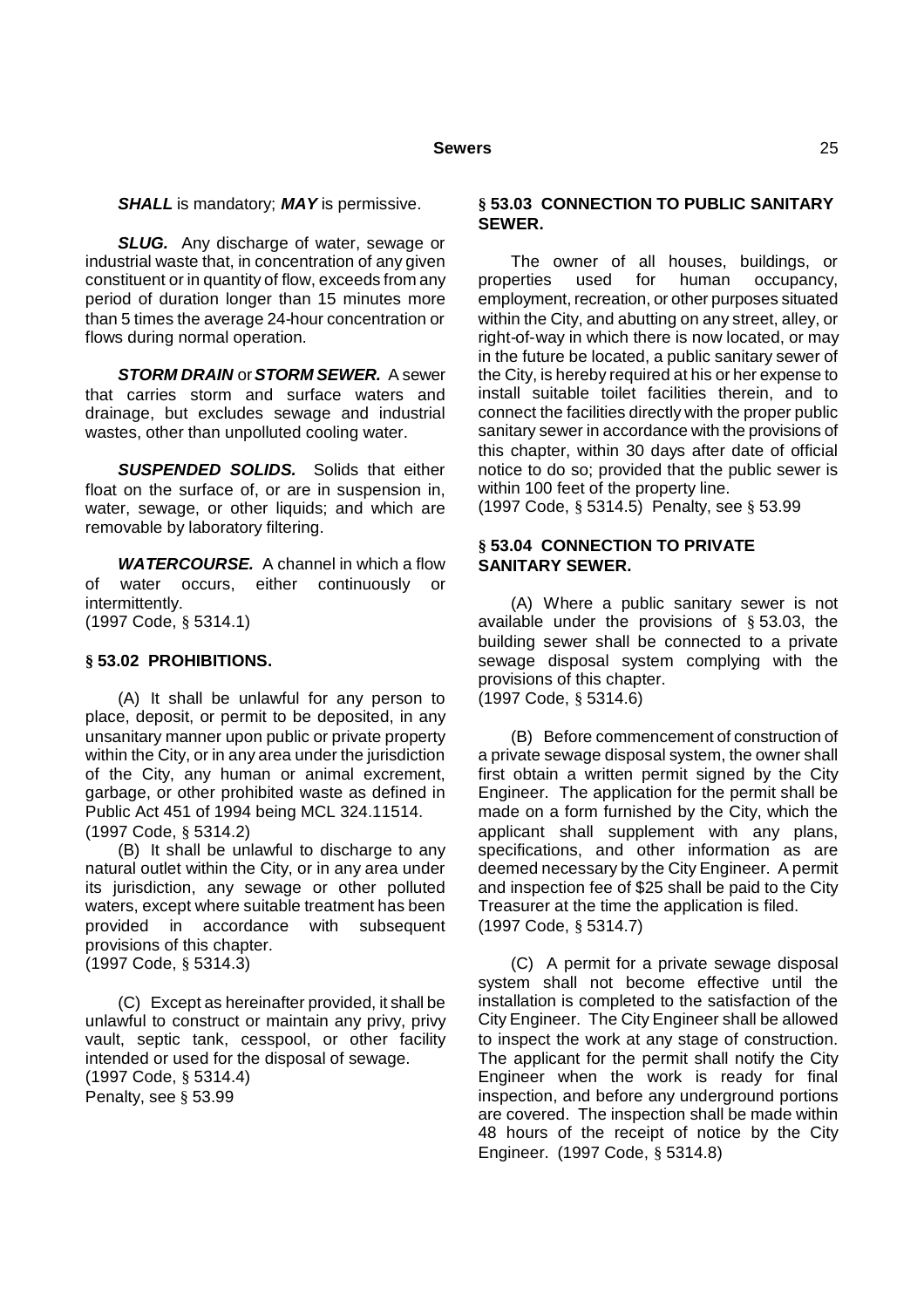(D) The type, capacities, location, and layout of a private sewage disposal system shall comply with all recommendations of the Michigan Department of Public Health. No permit shall be issued for any private sewage disposal system employing subsurface soil absorption facilities, where the area of the lot is less than 15,000 square feet. No septic tank or cesspool shall be permitted to discharge to any public sewer or natural outlet.

(1997 Code, § 5314.9)

(E) At the time as a public sanitary sewer becomes available to a property served by a private sewage disposal system, as provided in division (D) above, a direct connection shall be made to the public sanitary sewer in compliance with this chapter, and any septic tanks, cesspools, and similar private sewage disposal facilities shall be bypassed, abandoned, and filled with suitable material.

(1997 Code, § 5314.10)

(F) The owner shall operate and maintain the private sewage disposal facilities in a sanitary manner at all times, at no expense to the City. (1997 Code, § 5314.11)

(G) No statement contained in this chapter shall be construed to interfere with any additional requirements that may be imposed by the Health Officer.

(1997 Code, § 5314.12)

(H) When public sanitary sewer becomes available, the building sewer shall be connected to it within 30 days, and the private sewage disposal system shall be cleaned of sludge, and filled with clean bank-run gravel or dirt.

(1997 Code, § 5314.13) Penalty, see § 53.99

### **§ 53.05 PERMITS.**

(A) No unauthorized person shall uncover, make any connections with or opening into, use, alter, or disturb any public sewer or appurtenance thereof, without first obtaining a written permit from the City Engineer.

(1997 Code, § 5314.14)

(B) There shall be 2 classes of building sewer permits: for residential and commercial service, and for service to establishments producing industrial wastes. In either case, the owner or his or her agent shall make application on a special form furnished by the City. The permit application shall be supplemented by any plans, specifications, or other information considered pertinent in the judgment of the City Engineer. A permit and inspection fee of \$10 for a residential or commercial building sewer permit, and \$25 for an industrial building sewer permit, shall be paid to the City Treasurer at the time the application is filed.

(1997 Code, § 5314.15) Penalty, see § 53.99

## **§ 53.06 COSTS TO BE BORNE BY THE OWNER.**

(A) All costs and expense incident to the installation and connection of the building sewer shall be borne by the owner.

(B) The owner shall indemnify the City for any loss or damage that may directly or indirectly be occasioned by the installation of the building sewer.

(1997 Code, § 5314.16)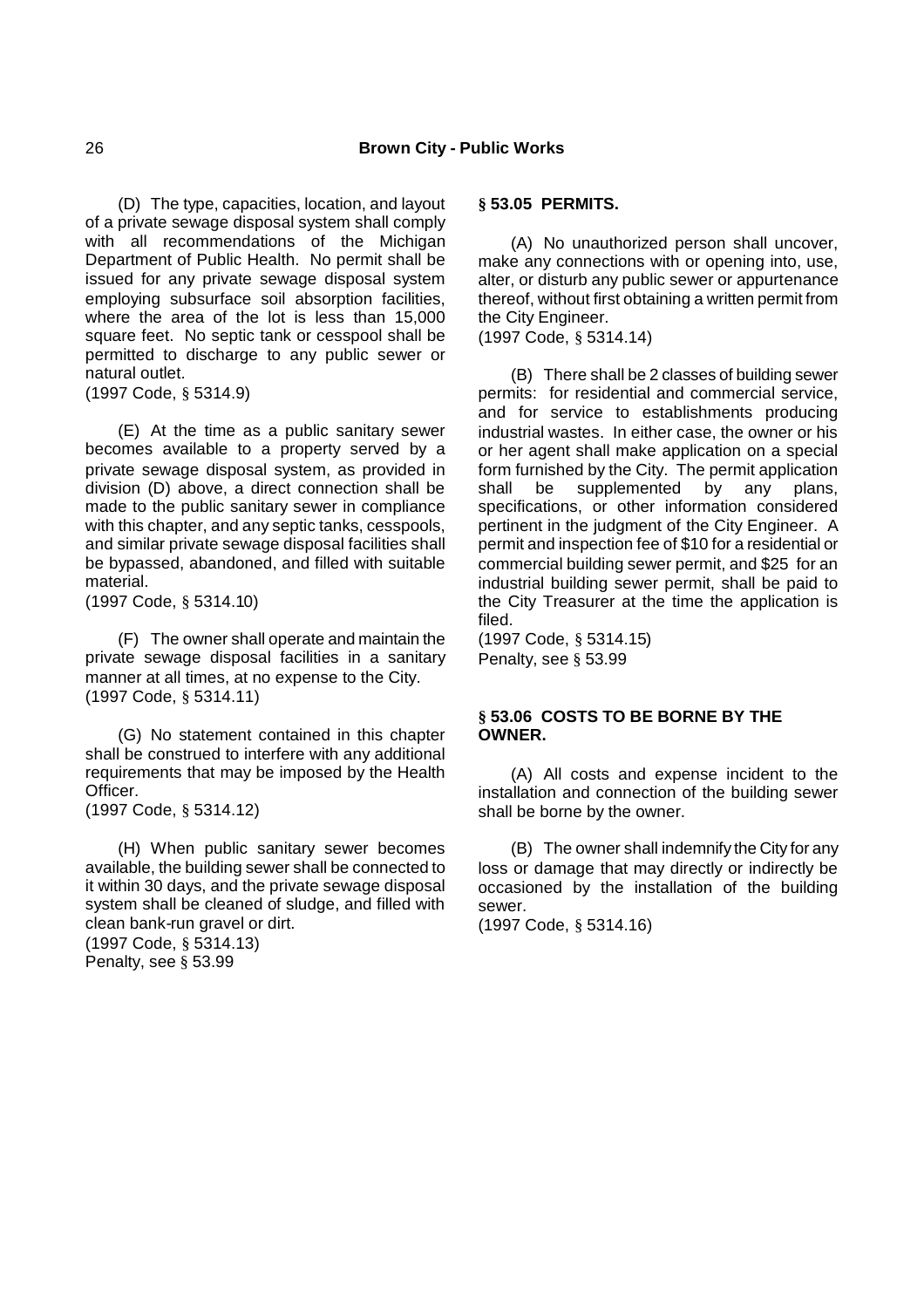#### **§ 53.07 SEWER SPECIFICATIONS.**

(A) A separate and independent building sewer shall be provided for every building; except where 1 building stands at the rear of another on an interior lot, and no private sewer is available or can be constructed to the rear building through an adjoining alley, court, yard, or driveway, the building sewer from the front building may be extended to the rear building, and the whole considered as 1 building sewer. (1997 Code, § 5314.17)

(B) Old building sewers may be used in connection with new buildings only when they are found, on examination and testing by the City Engineer, to meet all requirements of this chapter. All building sewer pipe from the street sewer to any building shall be furnished and installed and maintained by the owner of the property or the user. Building sewer pipe installed within the right-of-way of any street shall be C-200 vitrified clay sewer pipe, with Tylox-cast in Bell, Wedgelock, Uni-lock, Amvit, hot-poured bituminous or other approved similar premium water-tight joint; or Class 2000 asbestos-cement pipe, with ring-tite rubber joint. Building sewer pipe installed outside the right-of-way of any street or alley shall be C-13 vitrified clay sewer pipe, or Class 2000 asbestos cement pipe, with 1 of the approved joints specified above. All building sewer pipe shall be minimum 6 inches in diameter. (1997 Code, § 5314.18)

(C) All building sewers shall be laid in a manner conforming to the recommended practice for laying sewer pipe of the American Society for Testing Materials (A.S.T.M.) Designation C-12-19. Building sewers shall be laid with a fall from the building to the sewer. Insofar as practical, the fall shall be uniform throughout the length of its building sewer, and shall be absolute minimum of 1/8 inch fill per foot of pipe. If possible, 1/4 inch fill per foot of pipe shall be provided. (1997 Code, § 5314.19)

(D) All trench excavation for installation of building sewers shall be true to line and grade. Building sewer pipe shall be bedded in sand, and the sand bedding shall extend 12 inches above the pipe. The balance of the building sewer trench backfill shall be of suitable material, free from large stones, broken concrete, or other materials that could damage the sewer, and shall be carefully placed in position to avoid damage to the sewer. All backfill under public street surfaces or sidewalks shall be sand, properly compacted during placing.

(1997 Code, § 5314.20)

(E) No building sewer shall be installed or backfilled until it has been inspected and approved by the City Engineer. (1997 Code, § 5314.21)

(F) The connection of the building sewer into the public sewer shall be by means of a suitable wye connection in the public sewer, or by installation of a saddle approved by the City Engineer.

(1997 Code, § 5314.22)

(G) Whenever possible, the building sewer shall be brought to the building at an elevation below the basement floor. In all buildings in which any building drain is too low to permit gravity flow to the public sewer, sanitary sewage carried by the building drain shall be lifted by an approved means, and discharged to the building sewer.

(1997 Code, § 5314.23)

(H) No person shall make connection of roof downspouts, exterior foundations drains, areaway drains or other sources of surface runoff or ground water to a building sewer or building drain that, in turn, is connected directly or indirectly to a public sanitary sewer.

(1997 Code, § 5314.24)

(I) The applicant for the building sewer permit shall notify the City Engineer when the building sewer is ready for inspection and connection to the public sewer. The connection shall be made under the supervision of the City Engineer or his or her representative. (1997 Code, § 5314.25)

(J) All excavations for building sewer installation shall be adequately guarded with barricades and lights so as to protect the public from hazard. Streets, sidewalks, parkways, and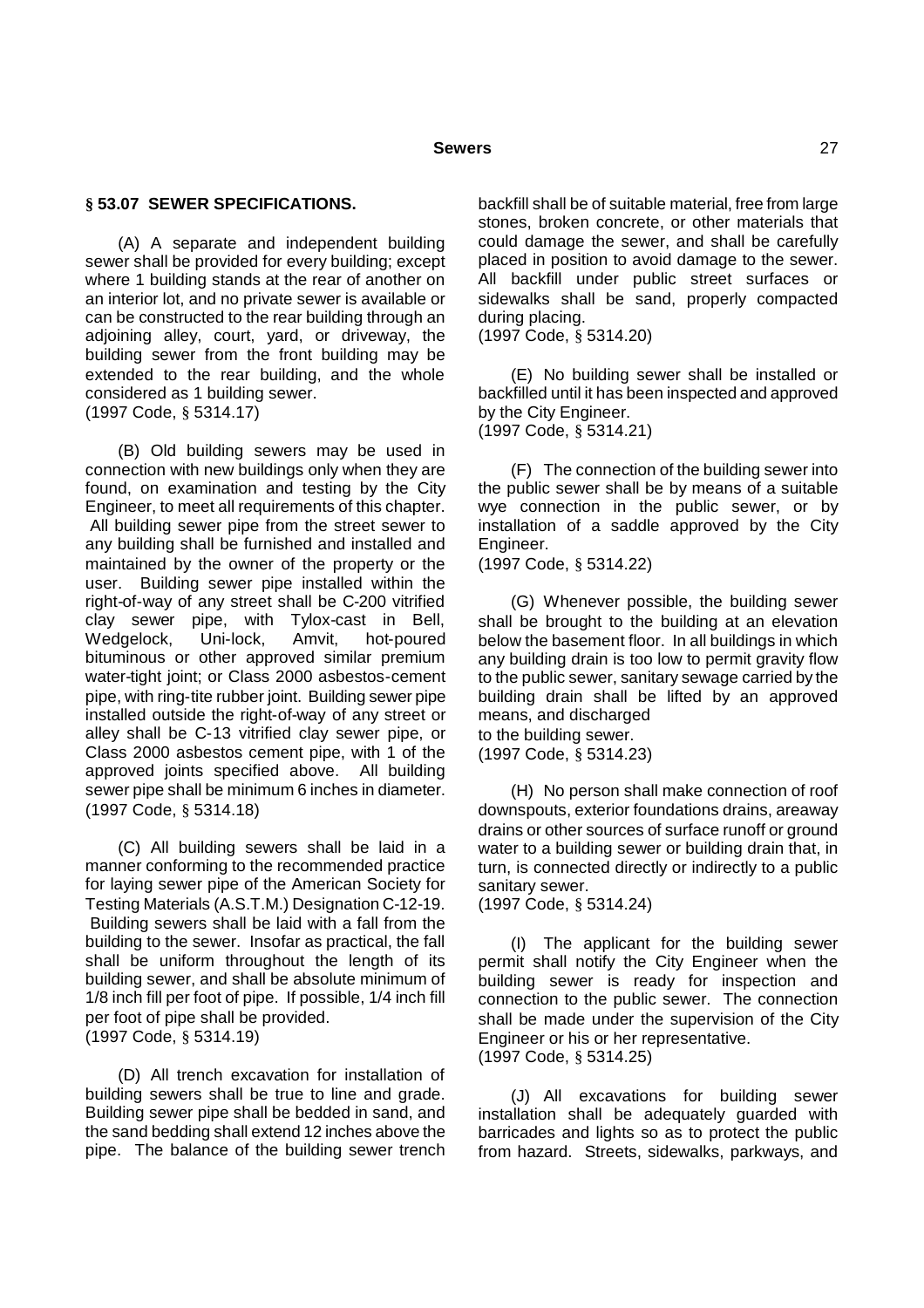other public property disturbed in the course of the work shall be restored in a manner satisfactory to the City.

(1997 Code, § 5314.26) Penalty, see § 53.99

## **§ 53.08 DISCHARGES.**

(A) No person shall discharge, or cause to be discharged, any storm water, surface water, ground water, roof runoff, subsurface drainage, uncontaminated cooling water, or unpolluted industrial process waters to any sanitary sewer. (1997 Code, § 5314.27)

(B) Storm water and all other unpolluted drainage shall be discharged to the sewers as are specifically designated as storm sewers, or to a natural outlet approved by the City Engineer. Industrial cooling water or unpolluted process waters may be discharged, upon approval of the City Engineer, to a storm sewer or natural outlet (1997 Code, § 5314.28)

(C) No person shall discharge, or cause to be discharged, any of the following described waters or wastes to any public sewers:

(1) Any gasoline, benzene, naptha, fuel oil, or other flammable or explosive liquid, solid, or gas;

(2) Any waters or wastes containing toxic or poisonous solids, liquids, or gases in sufficient quantity (either singly or by interaction with other wastes) to injure or interfere with any sewage treatment process, constitute a hazard to humans or animals, create a public nuisance, or create any hazard in the receiving waters of the sewage treatment plant (including, but not limited to, cyanides in excess of 2 mg/1 as CN in the waters as discharged to the public sewer);

(3) Any waters or wastes having pH lower than 5.5, or having any other corrosive property capable of causing damage or hazard to structures, equipment, and personnel of the sewage works; and/or

(4) Solid or viscous substances in quantities or of the size capable of causing obstruction to the flow in sewers, or other interference with the proper operation of the sewage works, such as but not limited to, ashes, cinders, sand, mud, straw, shavings, metal, glass, rags, feathers, tar, plastics, wood, on-ground garbage, whole blood, paunch manure, hair and fleshings, entrails and paper dishes, cups, milk containers, and the like, either whole or ground by garbage grinders.

(1997 Code, § 5314.29)

(D) (1) No person shall discharge, or cause to be discharged, the following described substances, materials, waters, or wastes, if it appears likely, in the opinion of the City Engineer and City Attorney, that the wastes can harm either the sewers, sewage treatment process or equipment, have an adverse effect on the receiving stream, or can otherwise endanger life, limb, public property or constitute a nuisance. In forming his or her opinion as to the acceptability of these wastes, the City Engineer and City Attorney will give consideration to the factors as: quantities of subject wastes in relation to flows and velocities in the sewers, materials of construction of the sewers, nature of the sewage treatment process, capacity of the sewage treatment plant, degree of treatability of wastes in the sewage treatment plant, and other pertinent factors:

(a) Any liquid or vapor having a temperature higher than  $150^{\circ}$ F (65 $^{\circ}$ C);

(b) Any water or waste containing fats, wax, grease, or oils, whether emulsified or not, in excess of 100 ppm; or containing substances that may solidify or become viscous at temperatures between  $32^{\circ}F$  and  $150^{\circ}F$ ;

(c) Any garbage that has not been properly shredded. The installation and operation of any garbage grinder, equipped with a motor of 3/4 horsepower or greater, shall be subject to the review and approval of the City Engineer;

(d) Any waters or wastes containing strong acid iron, pickling wastes, or concentrated plating solutions, whether neutralized or not;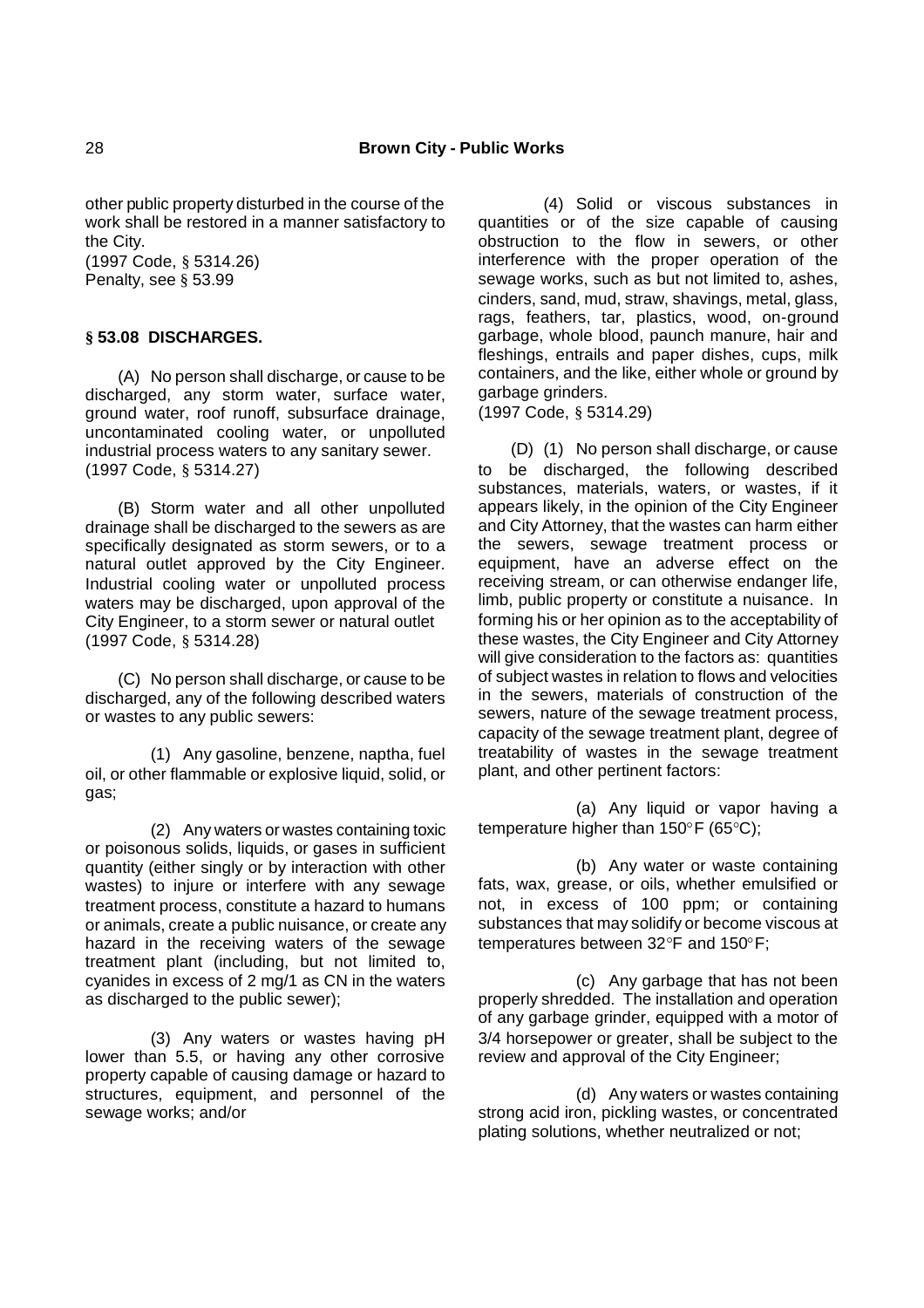(e) Any waters or wastes containing iron, chromium, copper, zinc, and similar objectionable or toxic substances; or wastes exerting an excessive chlorine requirement, to the degree that any such material received in the composite sewage at the sewage treatment works exceeds the limits established by the City Engineer for the materials;

(f) Any waters or wastes containing phenols or other taste- or odor-producing substances, in the concentrations that exceed limits that may be established by the City Engineer as necessary, after treatment of the composite sewage, to meet the requirements of the state, federal, or other public agencies or jurisdictions for the discharge to the receiving waters;

(g) Any radioactive wastes or isotopes of the half-life or concentration as may exceed limits established by the City Engineer in compliance with applicable state or federal regulations;

(h) Any waters or wastes having a pH in excess of 9.5;

(i) Materials which exert or cause:

1. Unusual concentrations of inert suspended solids (such as, but not limited to, Fullers earth, lime slurries and lime residues) or of dissolved solids (such as, but not limited to, sodium chloride and sodium sulfate);

2. Excessive discoloration (such as, but not limited to, dye wastes and vegetable tanning solutions);

3. Unusual B.O.D., chemical oxygen demand or chlorine requirements in the quantities as to constitute a significant load on the sewage treatment works; and/or

4. Unusual volume of flow or concentration of wastes constituting slugs, as defined herein.

(j) Waters or wastes containing substances that are not amenable to treatment or reduction by the sewage treatment processes employed, or are amenable to treatment only to the degree that the sewage treatment plant effluent cannot meet the requirements of other agencies having jurisdiction over discharge to the receiving waters.

(2) If any waters or wastes are discharged, or are proposed to be discharged to the public sewers, that contain the substances or possess the characteristics enumerated in this section, and that, in the judgment of the City Engineer, may have a deleterious effect upon the sewage works, processes, equipment, or receiving waters, or which otherwise create a hazard to life or constitute a public nuisance, the City Engineer may:

(a) Reject the wastes;

(b) Require pre-treatment to an acceptable condition for discharge to the public sewers;

(c) Require control over the quantities and rates of discharge; and/or

(d) Require payment to cover the added cost of handling and treating the wastes not covered by existing taxes, sewer charges, under the provisions of § 53.06.

(3) If the City Engineer permits the pre-treatment or equalization of waste flows, the design and installation of the plants and equipment shall be subject to the review and approval of the City Engineer, and the requirements of all applicable codes, ordinances, and laws. (1997 Code, § 5314.30)

(E) Grease, oil, and sand interceptors shall be provided when, in the opinion of the City Engineer, they are necessary for the proper handling of liquid wastes containing grease in excessive amounts, or any flammable wastes, sand, or other harmful ingredients; except that the interceptors shall not be required for private living quarters or dwelling units. All interceptors shall be of a type and capacity approved by the City Engineer, and shall be located as to be readily and easily accessible for cleaning and inspection. (1997 Code, § 5314.31)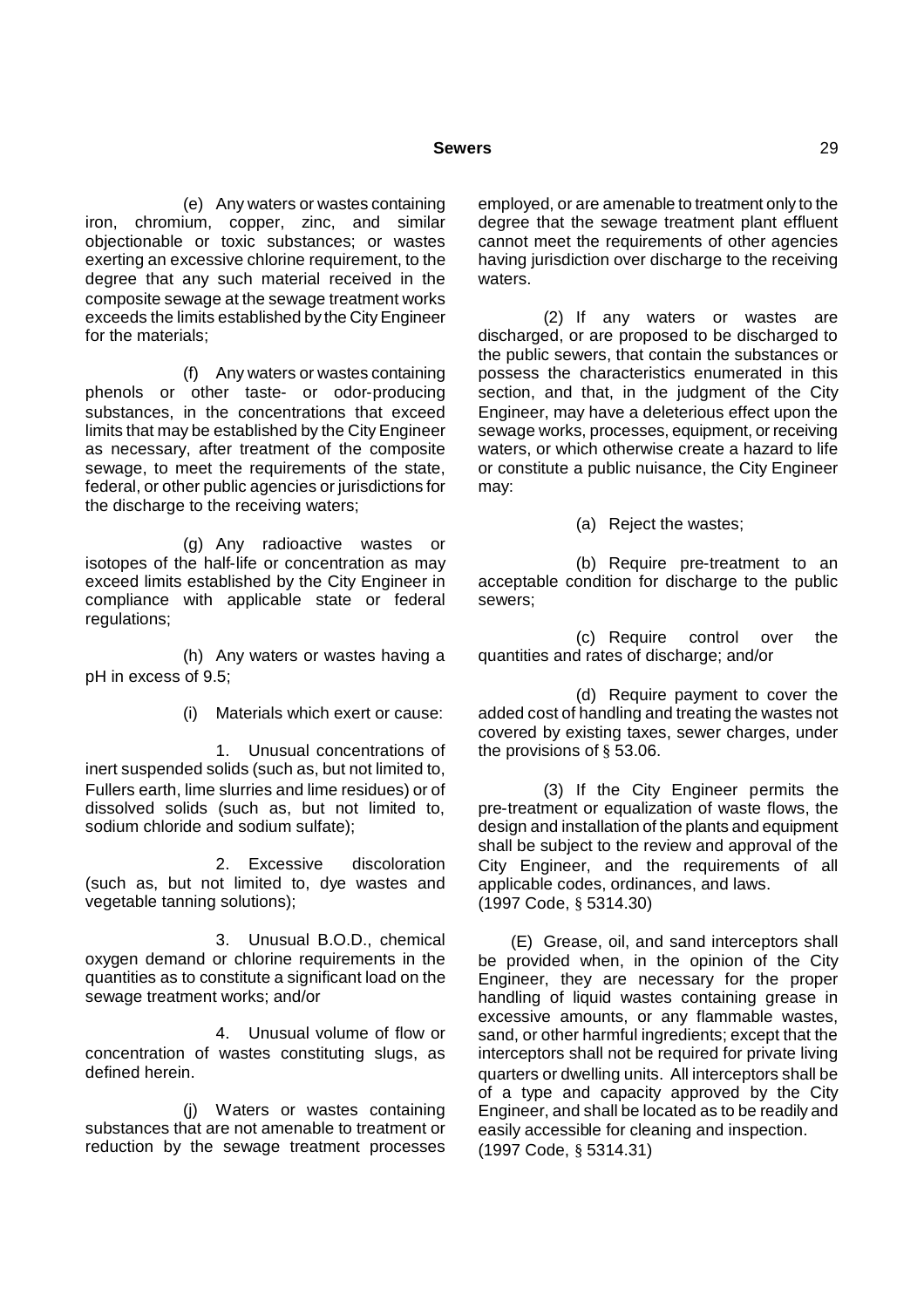(F) Where preliminary treatment or flow-equalizing facilities are provided for any waters or wastes, they shall be maintained continuously in satisfactory and effective operation, by the owner at his or her expense.

(1997 Code, § 5314.32)

Penalty, see § 53.99

### **§ 53.09 SAMPLING, MEASUREMENTS, AND THE LIKE.**

(A) When required by the City Engineer, the owner of any property serviced by a building sewer carrying industrial wastes shall install a suitable control manhole, together with the necessary meters and other appurtenances in the building sewer to facilitate observation, sampling, and measurement of the wastes. When required, the manhole shall be accessible and safely located, and shall be constructed in accordance with plans approved by the City Engineer. The manhole shall be installed by the owner at his or her expense, and shall be maintained by him or her so as to be safe and accessible at all times. (1997 Code, § 5314.33)

(B) (1) All measurements, tests, and analyses of the characteristics of waters and wastes to which reference is made in this chapter shall be determined in accordance with Standard Methods for the Examination of Water and Sewage, and shall be determined at the control manhole provided for, or upon suitable samples taken at the control manhole. In the event that no special manhole has been required, the control manhole shall be considered to be the nearest downstream manhole in the public sewer to the point at which the building sewer is connected.

(2) Sampling shall be carried out by customarily accepted methods to reflect the effect of constituents upon the sewage works, and to determine the existence of hazards to life, limb, and property. The particular analyses involved will determine whether a 24-hour composite of all outfalls of a premises is appropriate, or whether grab sample or samples should be taken. Normally, but not always, B.O.D. and SS analyses are obtained from 24-hour composites of all outfalls, whereas pH's are determined from

periodic grab samples. (1997 Code, § 5314.34) Penalty, see § 53.99

### **§ 53.10 SPECIAL AGREEMENTS; TAMPERING; INSPECTIONS.**

(A) (1) No statement contained in this chapter shalt be construed as preventing any special agreement or arrangement between the City and any industrial concern, whereby an industrial waste of unusual strength or character may be accepted by the City for treatment, subject to payment therefor, by the industrial concern.

(2) No unauthorized person shall maliciously, willfully, or negligently break, damage, destroy, uncover, deface, or tamper with any structure, appurtenance, or equipment that is a part of the municipal sewage works. Any person violating this provision shall be subject to immediate arrest under a charge of disorderly conduct.

(1997 Code, § 5314.35)

(B) The City Engineer and other duly authorized City employees bearing proper credentials and identification shall be permitted to enter upon all properties, for the purposes of inspection, observation, measurement, sampling, and testing in accordance with the provisions of this chapter. The City Engineer or his or her representatives shall have no authority to inquire into any processes, including metallurgical, chemical, oil, refining, ceramic, paper, or other industries, beyond the point having a direct bearing on the kind and source of discharge to the sewers or waterways or facilities for waste treatment. (1997 Code, § 5314.36)

(C) While performing the necessary work on private properties referred to in division (B) above, the City Engineer or duly authorized City employees shall observe all safety rules applicable to the premises established by the company, and the company shall be held harmless of injury or death to the City employees, and the City shall indemnify the company against loss or damage to its property by City employees, and against liability claims and demands for personal injury or property